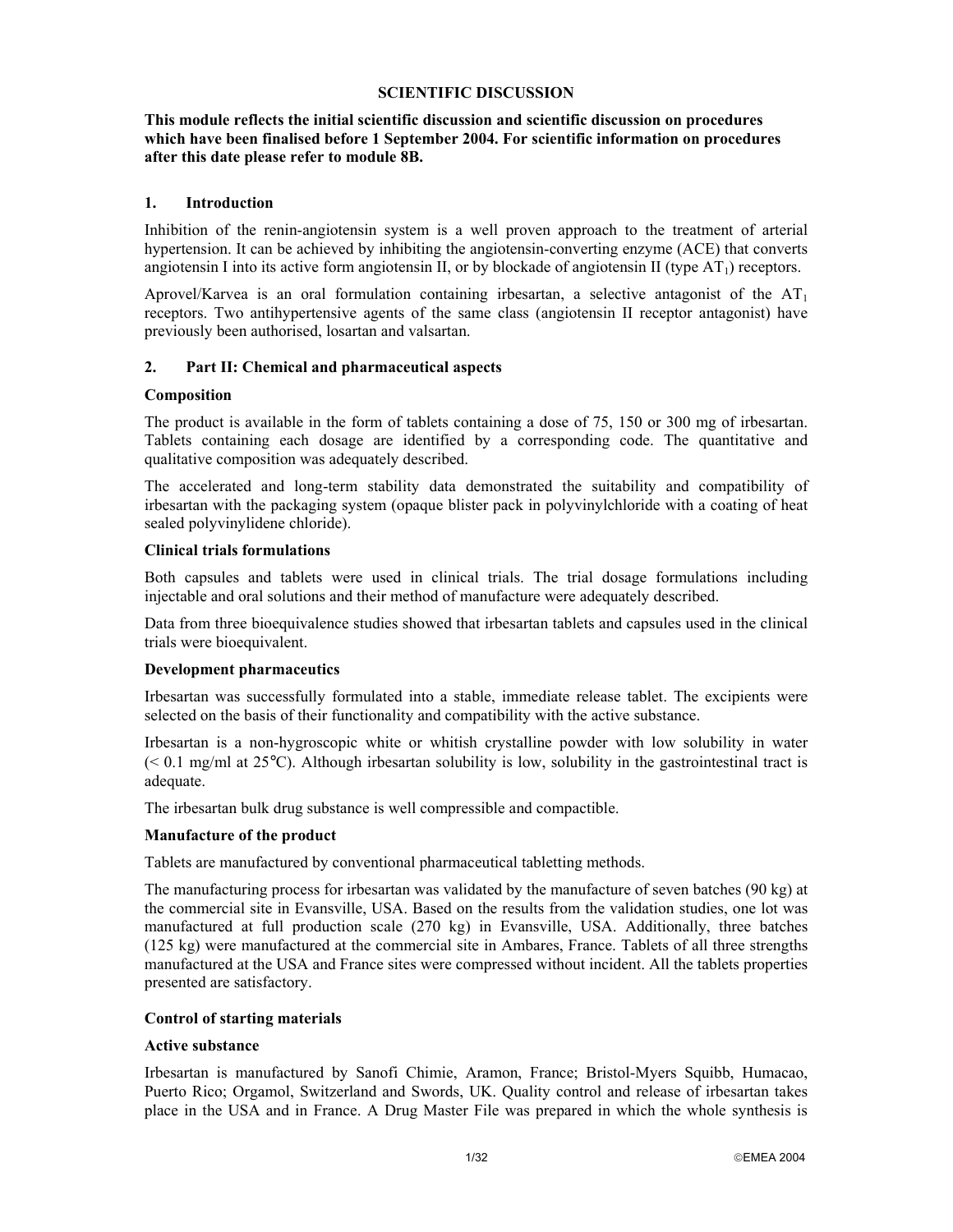sufficiently described in the confidential part. The open part of the Drug Master File contains information to assure that the manufacture at the proposed commercial site is of high quality.

The proposed specifications and routine tests are sufficiently described in the dossier, in accordance with the established quality and backed up by the results presented in the batch analysis.

The profile of impurities has been established on the basis of an analysis of 16 industrial batches. The manufacture of irbesartan by the proposed commercial process contains trace levels of impurities. The results support the consistency of the manufacturing process, which allows irbesartan to be obtained with the established quality.

Degradation impurities were detected during the product development phase. They were present in batches used in toxicity and safety studies. These impurities have not been detected in batches produced by the industrial process.

#### **Control tests on the finished product**

The specifications proposed at release and at the end of shelf-life are appropriate to control the quality of the finished product.

The results of the analysis of 6 batches containing a dose of 75 mg, 8 batches containing a dose of 150 mg and 8 batches containing a dose of 300 mg manufactured in Evansville, USA and one batch of each dose manufactured in Ambares, France were submitted. All batches were found to be within the specifications.

### **Stability**

#### **Stability of the active substance**

Seven batches were studied, three of which were from pilot scale production and four industrial scale. The analytical methods are correctly described and demonstrate stability.

Stress condition studies demonstrated that irbesartan is stable in various conditions.

Results of long term and accelerated studies showed that irbesartan is stable and does not require special handling or storage conditions.

### **Stability of the finished product**

Long-term stability was studied in four batches of 75 mg irbesartan tablets, 3 batches of 150 mg and 4 batches of 300 mg all manufactured from five 90 kg batches produced in Evansville, USA. Results from batches stored for 18 months at  $25^{\circ}C \pm 2^{\circ}C/60\% \pm 5\%$  RH, for 12 months at  $30^{\circ}C \pm 2^{\circ}C/60\%$  $\pm$  5% RH, and for six months at 40°C  $\pm$  2°C/75%  $\pm$  5% RH were presented. Results were also given for 30 days under light in both conditions.

These data showed that all tablets comply with the specifications proposed in all storage conditions, and support a proposed shelf-life of 24 months, packaged in blister packs stored at temperatures up to 30°C. Results of long-term stability studies of the finished productwere submitted after the marketing authorisation and supported a shelf-life of 36 months.

### **3. Part III: Toxicological and pharmacological aspects**

All pivotal toxicokinetic studies were conducted in compliance with Good Laboratory Practice following Good Laboratory Practice and CPMP guidelines.

### **Pharmacodynamics**

The pharmacodynamic effects of irbesartan were investigated *in vitro* and *in vivo* in various animals species, including rodents, rabbits, dogs and macaques. The macaque was used because of its more active basal renin angiotensin system. Saralasin (an antagonist of both  $AT_1$  and  $AT_2$  receptors) and losartan (a selective  $AT_1$  receptor antagonist) were used as reference substances.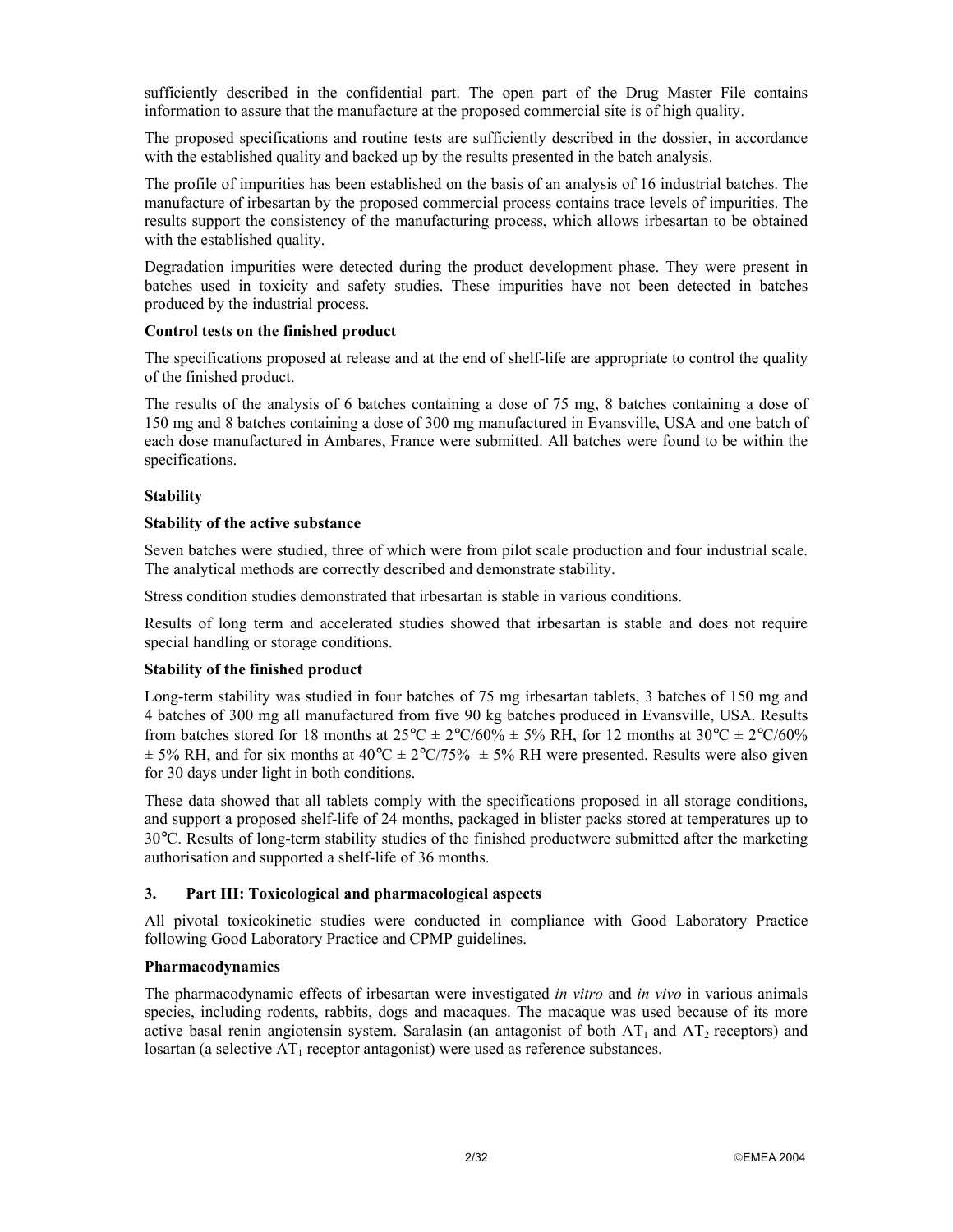In an extensive battery of *in vitro* tests in several animal species, irbesartan showed a high affinity and selective antagonism to the angiotensin II subtype  $AT_1$  receptor. The affinity of irbesartan for the  $AT_1$ receptor was of the same order as that of saralasin, and approximately 10-fold higher than that of losartan (IC50 irbesartan 1nM, IC50 losartan 10 nM). Irbesartan had very low affinity for the  $AT_2$ subtype, negligible affinity for various other neurotransmitter or endogenous peptide receptors, and did not inhibit renin or angiotensin-converting enzyme.

Tests both *in vitro* and *in vivo* in several animal species showed that irbesartan antagonizes angiotensin II-induced vasoconstrictor and pressor responses whereas in some experimental models it acted like a non-competitive antagonist.

Studies showed that irbesartan induces elevation of plasma renin and decrease of plasma aldosterone. No negative effects on renal function were shown.

Irbesartan inhibited the growth stimulating effect of angiotensin II on rat vascular smooth muscle cells more effectively than losartan.

Irbesartan produced a long-lasting hypotensive effect in hypertensive animals and also slightly reduced blood pressure in normotensive animals.

A fair correlation was found between individual plasma drug concentration and inhibition of the angiotensin-II pressor response, but the hypotensive effect did not correlate with plasma drug levels. Irbesartan did not show any agonist activity.

No untoward organ system effects were noticed with irbesartan at doses which effectively block  $AT<sub>1</sub>$ receptors.

Irbesartan was characterised as a nonpeptide orally effective potent and selective  $AT_1$  antagonist with almost no pharmacological effect not related to  $AT_1$  blockade. Animal studies do not currently support any indication other than hypertension.

#### **Pharmacokinetics**

Metabolism and disposition of irbesartan were investigated in mice, rats, rabbits and macaques.

#### **Absorption**

In all species, irbesartan was rapidly absorbed. Maximum plasma concentrations were reached within 0.5-6 hours. During repeated administration, steady state was achieved within 8 days. No significant accumulation was observed.

In both rats and macaques, the pharmacokinetics of irbesartan were characterised by a large volume of distribution, a low plasma clearance and a relatively long terminal half-life. AUC (area under the curve) and  $C_{\text{max}}$  (maximum plasma concentration) increased less than proportionally above 30 mg/kg. The absorption of irbesartan appeared to be nonlinear and saturable at high doses. Sufficient plasma concentrations were however reached in toxicity studies. Bioavailability in rats was low (10-20%). In macaques, absolute bioavailability was higher, 74% after 10 mg/kg oral dose, but variable, and was similar to that found in humans (61-82%).

### **Distribution in normal and pregnant animals**

Irbesartan was widely distributed. No unusual retention of radioactivity in tissues other than liver and kidney was noted. Small amounts of radioactivity were transferred to rat and rabbit embryos or fetuses and also excreted in milk of lactating rats. In rats, enterohepatic circulation after oral dosing was 9-14  $\%$ .

Plasma protein binding was linear over the 0.01 and 50 mg/l range which includes therapeutic levels (92-96% in rats and macaques and 90-92% in humans). The binding was saturable at higher concentrations.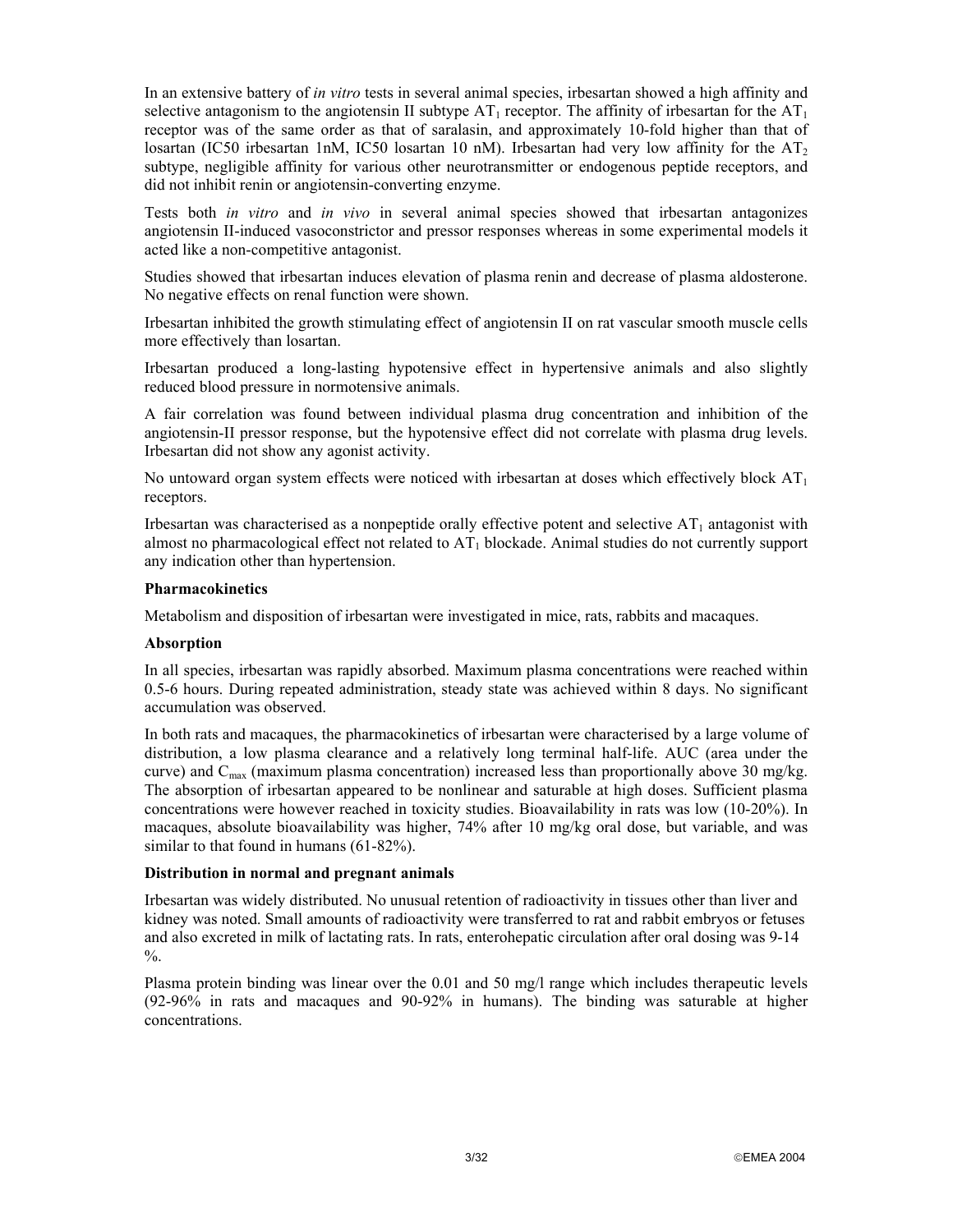#### **Biotransformation**

Irbesartan was the main circulating active principle, although several minor active metabolites were formed. In plasma, unchanged irbesartan accounted in rat, macaque and rabbit for 67-95%, 51-67% and 14-68% respectively of the administered radioactivity. In mice, irbesartan accounted for only 3-12% of plasma radioactivity and the main circulating compound was a N-dealkyl derivative of irbesartan.

Irbesartan was metabolised by oxidation and glucuronidation. The overall pathways within different species yielded 18 different metabolites detected in bile, urine, faeces and also in small amounts in plasma. All metabolites identified in humans were detected in the different biological media, suggesting that animals in the toxicological studies were exposed to all human metabolites. The metabolic profile of irbesartan in rat and macaque is comparable to that in humans.

The cytochrome P450 2C9 isoform was mainly responsible for the oxidation of irbesartan. The lack of metabolism by CYP 2D6 provides strong evidence that irbesartan metabolism would not be subject to genetic polymorphism.

#### **Excretion**

The main elimination route in all animal species investigated was glucuronidation followed by excretion in the urine only in small amounts (up to 15% of excreted radioactivity in macaque).

In most species, irbesartan was mainly excreted in feces, with more than 80% of a radioactive dose recovered within 24-48 hours.

The pharmacokinetic studies are the weakest part of the preclinical dossier. Most quantitative pharmacokinetic parameters are not reliable due to lack of statistical power. However irbesartan was well defined in qualitative terms as a drug with good oral bioavailability (in macaques) and which does not accumulate. Identification of metabolites was adequately done, showing that no major metabolites are formed. Enterohepatic circulation of irbesartan was demonstrated in rats (10%) and macaques.

Rat and macaque proved to have similar pharmacokinetics as humans and these species were used for the major toxicology studies.

### **Toxicology**

The toxicological effects of irbesartan were assessed using a standard battery of *in vitro* and *in vivo* studies. Since hydrochlorothiazide is a frequently co-administered drug in hypertension, several combination toxicity studies were also conducted.

The oral route was selected for the majority of the toxicological studies.

All batches of irbesartan used in the toxicological studies were fully characterised with regard to identity and purity and are considered representative of the drug product to be marketed for clinical use.

#### **Single dose toxicity**

The toxicity of irbesartan after single administration was investigated after oral, intravenous or intraperitoneal administration in rodents. These studies indicate a low acute toxicity of irbesartan.

#### **Repeated dose toxicity**

The main repeated oral dose toxicity studies were conducted in Sprague Dawley rat, macaque and mouse for up to 1 year using a wide range of doses up to 1000 mg/kg/day.

Irbesartan was well tolerated up to 500 mg/kg/day for 6 months in rats, and 1 year in macaques. Many of the observed effects were related to the pharmacodynamic activity of irbesartan, like dose-related decreases in blood pressure and hyperplasia of the juxtaglomerular apparatus (in rats at  $\geq 90$  mg/kg, in macaques  $\geq 10$  mg/kg), which has also been reported for other angiotensin II type AT<sub>1</sub> receptor inhibitors and angiotensin converting enzyme inhibitors.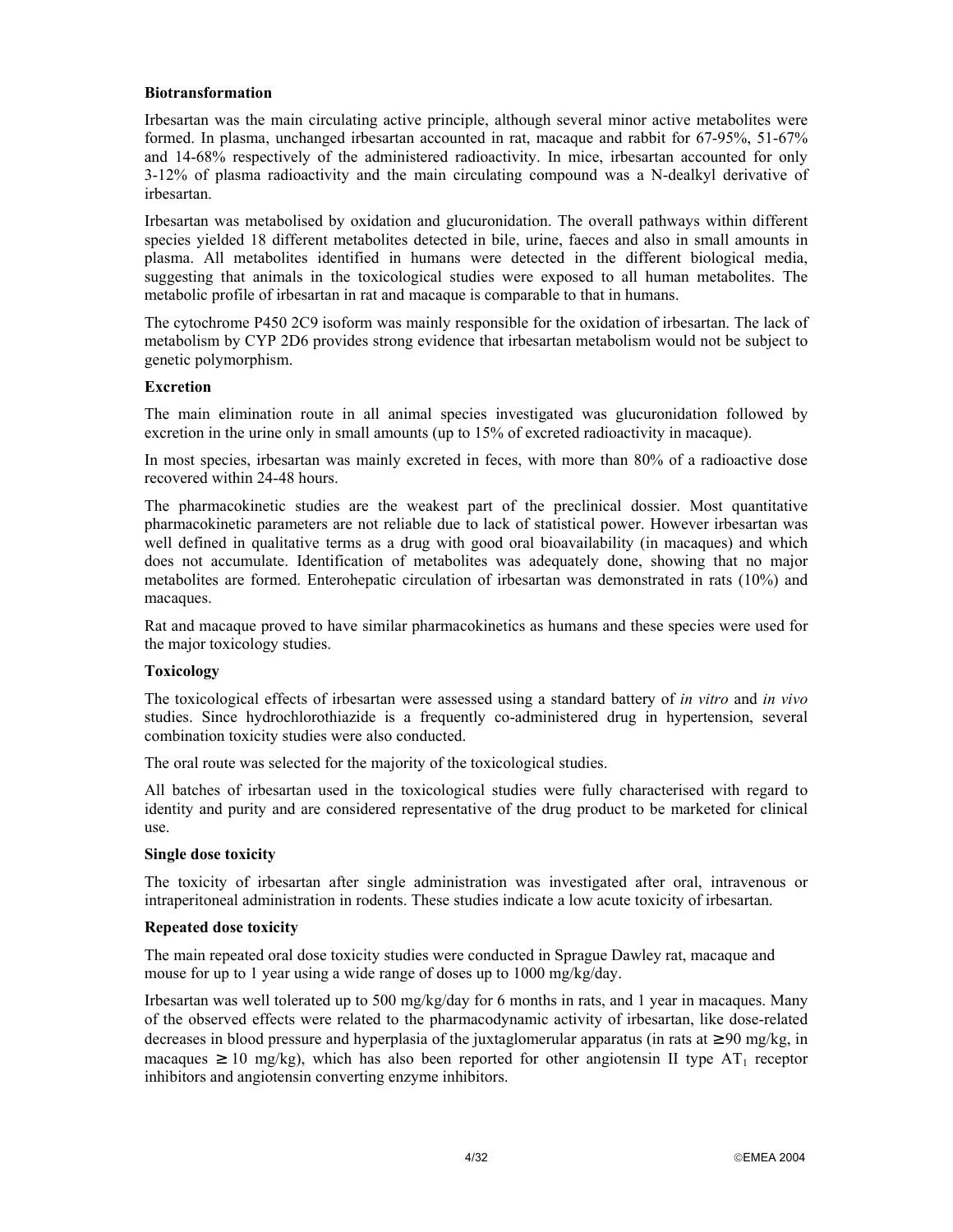Irbesartan caused slight changes in hematology (decreased hemoglobin, hematocrit and erythrocyte count) and blood chemistry (decreased total protein, increased urea, creatinine and potassium). These changes were not observed routinely at the lowest doses and were generally evident at the dose level of 90 mg/kg per day in rats and macaques.

In rats but not in macaques, irbesartan induced a dose-dependent increase in blood glucose. Irbesartan reduced heart weight in both species, an effect also observed with losartan.

Toxicokinetics data obtained during these studies confirmed that the exposure levels were adequate in rats and macaque. Based on mean plasma irbesartan AUC<sub>0-24h</sub> values, comparison of exposure observed at 500 mg/kg/day with that obtained in humans at the maximum dose of 300 mg/day gave an exposure ratio between 2.4-6.3 in rats and 16 in macaques.

## **Reproductive toxicity studies**

Reproductive toxicity of irbesartan was studied in rats and rabbits following oral administration. Reproduction studies revealed that irbesartan, when given during gestation, causes slight development toxicity (hydroureter, subcutaneous edema) in rat fetus and increased incidence of abortions and postimplantation loss in rabbits at doses that induced maternal toxicity. When given during lactation, irbesartan induced a slight retardation in body weight gain of offspring. Similar effects were observed with other  $AT_1$  receptor inhibitors and angiotensin converting enzyme inhibitors. As a precautionary measure, irbesartan should preferably not be used during first trimester of pregnancy. In the second and third trimesters, substances that act directly on the renin-angiotensin-system can cause foetal or neonatal renal failure, foetal skull hypoplasia and even foetal death; therefore, irbesartan is contraindicated in the second and third trimesters of pregnancy. Aprovel/Karvea is contraindicated during lactation.

# **Genotoxic potential**

The genotoxic potential of irbesartan as well as the combination of irbesartan and hydrochlorothiazide was studied in an adequate battery of *in vitro* and *in vivo* tests. No mutagenic or clastogenic effect was observed.

### **Carcinogenicity studies**

The carcinogenic potential was assessed in two 104-week studies in mice and rats.

No carcinogenic potential was observed in either species given maximally tolerated doses (1000 mg/kg/day in mice and female rats or 500 mg/kg/day in male rats).

The AUC based exposure levels were over 4-fold higher in mice at 1000 mg/kg, over 2-fold higher at 500 mg/kg in rats, and over 20-fold higher at 1000 mg/kg (female rats) than that of humans at 300 mg/day.

### **Local tolerance**

Irbesartan did not show any phototoxic or photoallergic reactions in the guinea pig. Irbesartan was not irritating to the eye or the skin in the rabbit.

### **Special toxicity studies**

A combination study where pregnant rats were given irbesartan with hydrochlorothiazide during the organogenetic period showed similar effects as after administration of irbesartan alone.

### **Ecotoxicity and environmental risk assessment**

The risk of an environmental impact from the use of irbesartan is of no concern.

# **4. Part IV: Clinical aspects**

## **Clinical pharmacology**

A clinical pharmacology program was completed in over 600 subjects, including healthy volunteers and patients with hypertension.

### **Pharmacodynamics**

The pharmacodynamic profile of irbesartan in humans was established through single and multiple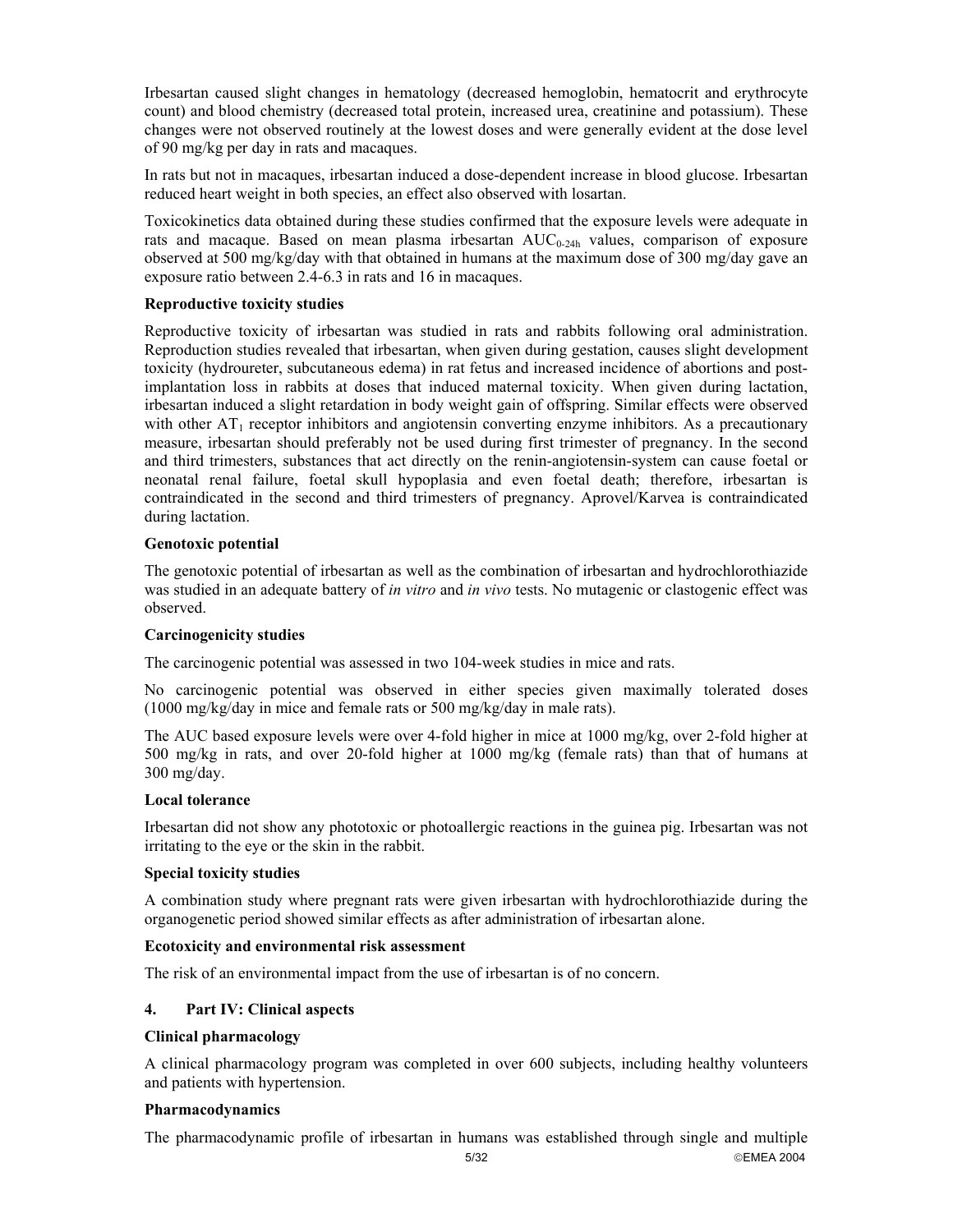dose studies.

In healthy volunteers, two randomised, single blind, placebo-controlled studies were carried out in order to evaluate the duration and level of inhibition of irbesartan on the effects of angiotensin II. Single doses of irbesartan of 5 mg to 300 mg dose-dependently inhibited the pressor and heart rate responses induced by exogenous angiotensin II. The peak inhibition was 84-100% at 75, 150 and 300 mg, with a peak inhibitory effect between 2 and 4 hours. The inhibition lasted for up to 24-36h at doses  $\geq 50$  mg.

In another study in salt depleted healthy subjects, irbesartan had a significant hypotensive effect. Mean arterial pressure (MAP) changes from pre-dosing levels were - 10.9 and -18.8 mm Hg at 25 and 50 mg, respectively.

Repeated administration in healthy subjects at high doses (up to 900 mg daily) induced a slight, nonsignificant decrease (-8.8/-8.5 mm Hg) from baseline in supine BP (blood pressure).

In patients with mild or moderate essential hypertension (DBP 95 to 110 mm Hg), treatment with irbesartan 100 mg and 300 mg once daily orally for up to 4 weeks decreased systolic blood pressure (SBP) and diastolic blood pressure (DBP) without altering heart rate. The effect was sustained over 24 hours. The trough to peak ratio was 0.99 for the 100 mg dose and 0.63 for the 300 mg dose. Irbesartan induced an expected dose dependent increase in both plasma angiotensin II and plasma renin activity. Excretion of aldosterone was significantly lower in the irbesartan groups than in the placebo groups. Urinary excretion of sodium, creatinine, potassium and chloride was not modified in the study using 300 mg of irbesartan.

Combination with 25 mg of hydrochlorothiazide was studied in patients with mild or moderate essential hypertension following the administration of 150 mg irbesartan over a 7 days period. Association of hydrochlorothiazide with irbesartan increased the plasma levels of angiotensin II and plasma renin more than irbesartan alone. The reduction in SBP and DBP was greater in the irbesartanhydrochlorothiazide group than that produced by irbesartan-placebo group, the difference being statistically significant. The association of hydrochlorothiazide produced a greater excretion of sodium, potassium and chloride than in the group that received irbesartan alone. No differences were observed between groups in the excretion of creatinine and aldosterone.

Irbesartan did not affect glomerular filtration rate or effective renal blood flow, but transiently reduced renal vascular resistance in hypertensive patients.

Irbesartan also inhibited the renal effects of exogenous angiotensin II (i.e., increase in filtration fraction and renal vascular resistance, decrease in glomerular filtration rate and effective renal plasma flow, decrease in glomerular permselectivity and ultrafiltration coefficient, increase in glomerular transcapillary pressure gradient).

Irbesartan was confirmed as an orally active antagonist of the angiotensin II  $AT_1$  receptors by blocking its effects, such as aldosterone secretion and vasoconstriction. No agonist activity was observed. It does not require biotransformation into an active form for its antihypertensive activity. Increases in plasma angiotensin II levels and renin activity are detected after administration of irbesartan following loss of negative feed-back mediated by  $AT_1$  receptors. Plasma and urinary aldosterone levels are decreased.

### **Pharmacokinetics**

The pharmacokinetics of irbesartan were studied after oral single and repeated doses.

The data showed that irbesartan is absorbed rapidly with  $C_{\text{max}}$  (maximum plasma concentration) achieved within 1 to 3.5 h. Plasma concentration of irbesartan increased linearly up to 600 mg dose level. Thereafter the absorption appeared to reach a plateau with increasing doses.

After 300 mg dose, the mean estimated bioavailability across several studies was 60-80% and not affected by food. Since the two lower strength tablets to be marketed (75 and 150 mg) are direct scale downs of the 300 mg formulation and have comparable *in vitro* dissolution profiles, the bioavailibility of all three strengths of the proposed commercial tablet formulation can be expected to be similar.

In the initial application, Irbesartan binding to serum proteins was 90-92% over the concentration range achieved with the proposed therapeutic doses. After the marketing authorization, the MAH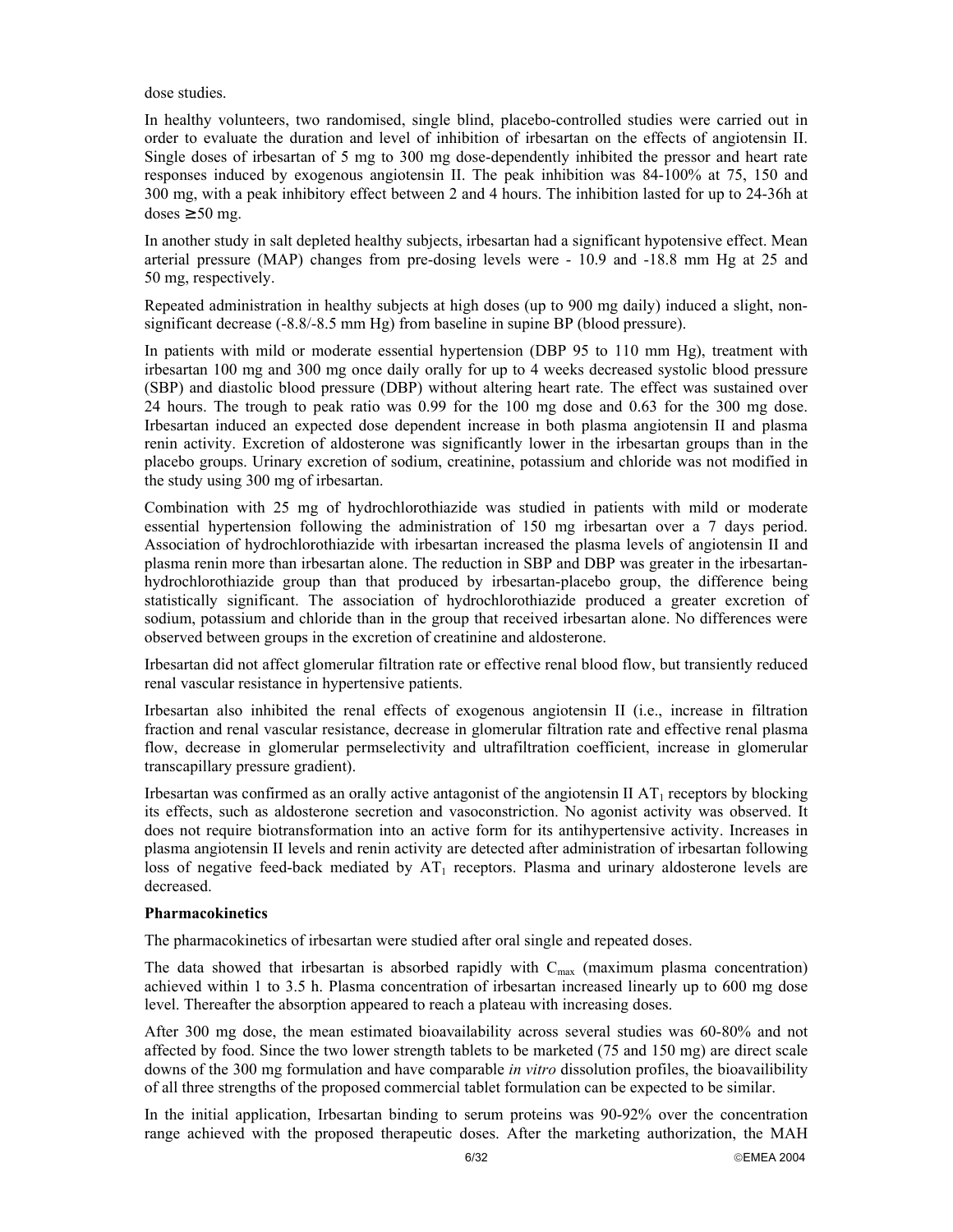conducted a new *in vitro* study with a more specific method and a higher number of subject which showed that plasma protein binding is approximately 96% instead of 90%. This change was considered to have no impact on the clinical use of Irbesartan as its clinical safety and efficacy have been well established.

The apparent steady state volume of distribution is 53-93 l. Total body clearance is 157-176 ml/min with a renal clearance of 3-3.5 ml/min. Elimination half-life ranged from 11 to 15 h. During once daily repeated administration, steady state is achieved within 3 days and limited  $(< 20\%$ ) accumulation is observed.

The metabolic profile in humans is similar to that of rats and macaques. The cytochrome P450 isozyme, CYP2C9 is mainly responsible for the oxidation of irbesartan. Unchanged irbesartan is the main circulating compound accounting for 80% of total radioactivity following administration of radioactive irbesartan. Small amounts of several metabolites can also be detected in plasma (mainly irbesartan glucuronide up to 6% and the carboxylic acid derivative up to 9% of total radioactivity). Irbesartan and its metabolites are excreted by both biliary and renal routes. Following oral or intravenous administration, urinary and fecal recoveries were about 20-24% and 54-65%, respectively. Less than 2% of the administered dose of irbesartan was detected as intact drug in urine.

Irbesartan did not significantly affect the steady state pharmacokinetics of digoxin.

Both irbesartan and warfarin are metabolised by CYP2C9 indicating a possibility of metabolic interactions. *In vitro* studies indicated that warfarin inhibits metabolism of irbesartan in a dosedependent manner (at concentrations of 10-100 µM), but this effect was not studied *in vivo*. Prothrombin time ratio values were not affected by concomitant administration of irbesartan and warfarin in healthy subjects, but this does not exclude the possibility for metabolic interactions with warfarin in clinical use.

The effect of other CYP2C9 inducers on the pharmacokinetics is not known.

The pharmacokinetics of irbesartan were not affected by co-administration of nifedipine or hydrochlorothiazide *in vivo.* The plasma concentration and elimination half-life were 20-25% higher in blacks, while  $C_{\text{max}}$  was comparable between blacks and whites.

After the marketing authorisation, two studies (one pharmacokinetic and one pharmacodynamic) have been conducted to test for a potential interaction between irbesartan and acenocoumarol (4 mg). Nevertheless, due to few reports of suspected drug interactions between irbesartan and any coumarinlike medication, and the low dose of acenocoumarol used in the pharmacodynamic study, no final conclusion can be currently decided.

No effect of irbesartan on the pharmacokinetics of simvastatin was shown in another postauthorisation study. Such interaction was theorically not expected based on metabolic profiles of irbesartan and HMGCoA-reductase inhibitors.

In elderly normotensive subjects (65-90 years) with normal renal and hepatic function, the plasma concentration AUC and C<sub>max</sub> were 20% and 50% greater than those observed in younger subjects (18-40 years), while the elimination half-life was comparable.

In patients with mild to moderate cirrhosis, the pharmacokinetic parameters of irbesartan were not significantly altered. Studies were not performed in patients with severe hepatic impairment.

Pharmacokinetics of irbesartan were not significantly affected in patients with impaired renal function.

In hypertensive subjects,  $C_{\text{max}}$  and AUC of irbesartan were respectively 25% and 44% higher in women compared with men. However, following multiple dosing, men and women did not show differences in either accumulation or elimination half-life.

On the whole, the clinical pharmacokinetics program was well conducted and comprehensive. The results justify the intended use of the drug. Irbesartan is absorbed after oral administration, does not accumulate and no major active metabolites are formed. The blood pressure lowering effect is similar when the same total daily dose is given either once or twice daily. The relevance of the observed pharmacokinetic differences in relation to gender are not likely to be relevant.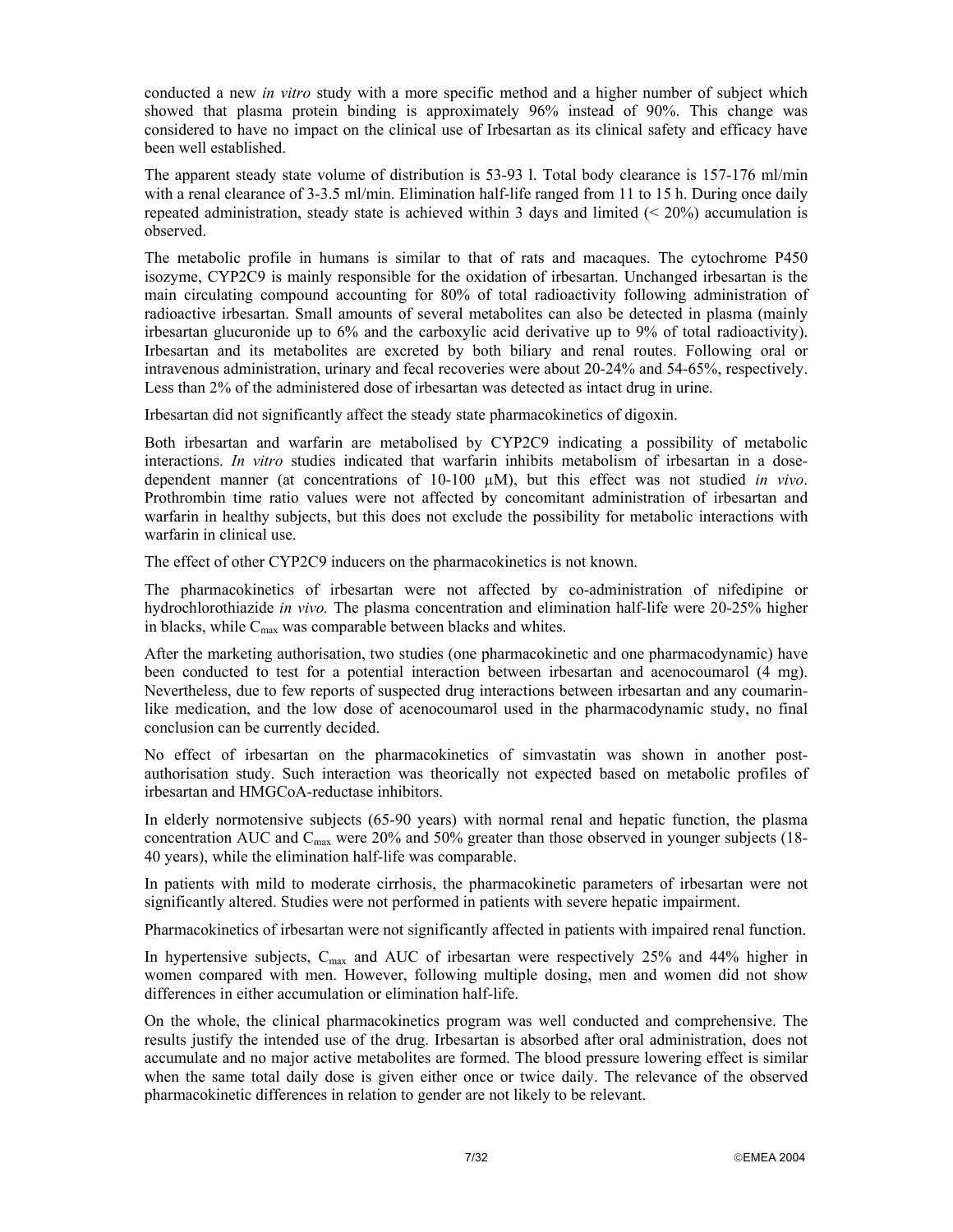# **Clinical experience**

The clinical development program has been adequately conducted including 2500 patients with mild to moderate hypertension (DBP 95 to 110 mm Hg) and 121 patients with severe hypertension (DBP 115-130 mm Hg), treated with irbesartan. Aside from the two pilot dose finding studies and the longterm extensions, the duration of the studies ranged from 8 to 24 weeks. No studies on the effects of irbesartan on mortality/morbidity have been submitted.

| Study<br>reference<br>number | Description                                 | Duration of<br>treatment | Number of<br>patients |
|------------------------------|---------------------------------------------|--------------------------|-----------------------|
| <b>ACT1967</b>               | Pilot dose finding                          | 6 days                   | 86                    |
| CV131-001                    | Pilot dose finding                          | 7 days                   | 77                    |
| CV131-002                    | Pilot dose ranging                          | 8 weeks                  | 570                   |
| CV131-025                    | Dose ranging                                | 10 weeks                 | 319                   |
| CV131-050                    | Dose ranging                                | 8 weeks                  | 524                   |
| CV131-029                    | Placebo controlled                          | 12 weeks                 | 319                   |
| CV131-030                    | Placebo controlled                          | 8 weeks                  | 215                   |
| CV131-039                    | Placebocontrolled                           | 8 weeks                  | 178                   |
| CV131-038                    | Placebo and hydrochlorothiazide controlled  | 12 weeks                 | 815                   |
| CV131-037                    | Placebo and hydrochlorothiazide controlled  | 8 weeks                  | 683                   |
| CV131-040                    | Placebo and hydrochlorothiazide controlled  | 12 weeks                 | 238                   |
| CV131-027                    | Atenolol controlled                         | 24 weeks                 | 231                   |
| CV131-028                    | Enalapril controlled                        | 12 weeks                 | 202                   |
| CV131-031                    | Amlodipine controlled (elderly)             | 24 weeks                 | 188                   |
| CV131-032                    | Enalapril controlled in severe hypertension | 12 weeks                 | 182                   |
| CV131-033                    | Renal failure                               | 12 weeks                 | 100                   |

Clinical experience on irbesartan relevant to the proposed indication is based on 16 studies:

These trials (excluding ACT1967, CV131-032, -033, -040) included a placebo lead-in phase of at least 4 weeks following withdrawal of previous antihypertensive medications to ensure stability of blood pressure and to assess baseline status.

The primary efficacy variable was the mean change from baseline in seated diastolic blood pressure (seDBP), with the exception of two pilot studies where it was supine DBP (CV131-001) or supine and standing DBP and SBP (ACT1967).

Secondary variables were: seated systolic blood pressure (seSBP), trough to peak ratio for the antihypertensive effect, the proportion of subjects who achieved normalised seDBP (< 90 mm Hg) at trough (24h post-dose), and changes in standing diastolic (stDBP) and systolic (stSBP) blood pressures.

Study subjects were monitored for the appearance of clinical adverse events and laboratory test abnormalities. Questionnaires were also used in order to evaluate health status. Blood samples for hematological and biochemical analyses were obtained prior to enrollment and randomization, and were repeated at least every 8 weeks throughout the studies. Creatine kinase levels were measured at baseline and periodically throughout the placebo-controlled trials. Creatine kinase was also measured in any subject with unexplained muscle pain. Heart rates were monitored in all studies. Ambulatory electrocardiographic monitoring was performed in a subset of patients at baseline, during the doubleblind phase and during the withdrawal phase in study CV131-050. Electrocardiograms and chest X-rays were obtained at study entry and at completion. In several studies, funduscopic examinations were recorded at baseline and at the end of the study.

Uniform inclusion and exclusion criteria resulted in comparable subject populations among the individual placebo controlled studies in patients with mild to moderate hypertension. In general, subjects were in their early to mid-fifties (range 21-85 years), over 80% were white, and over 50% were male.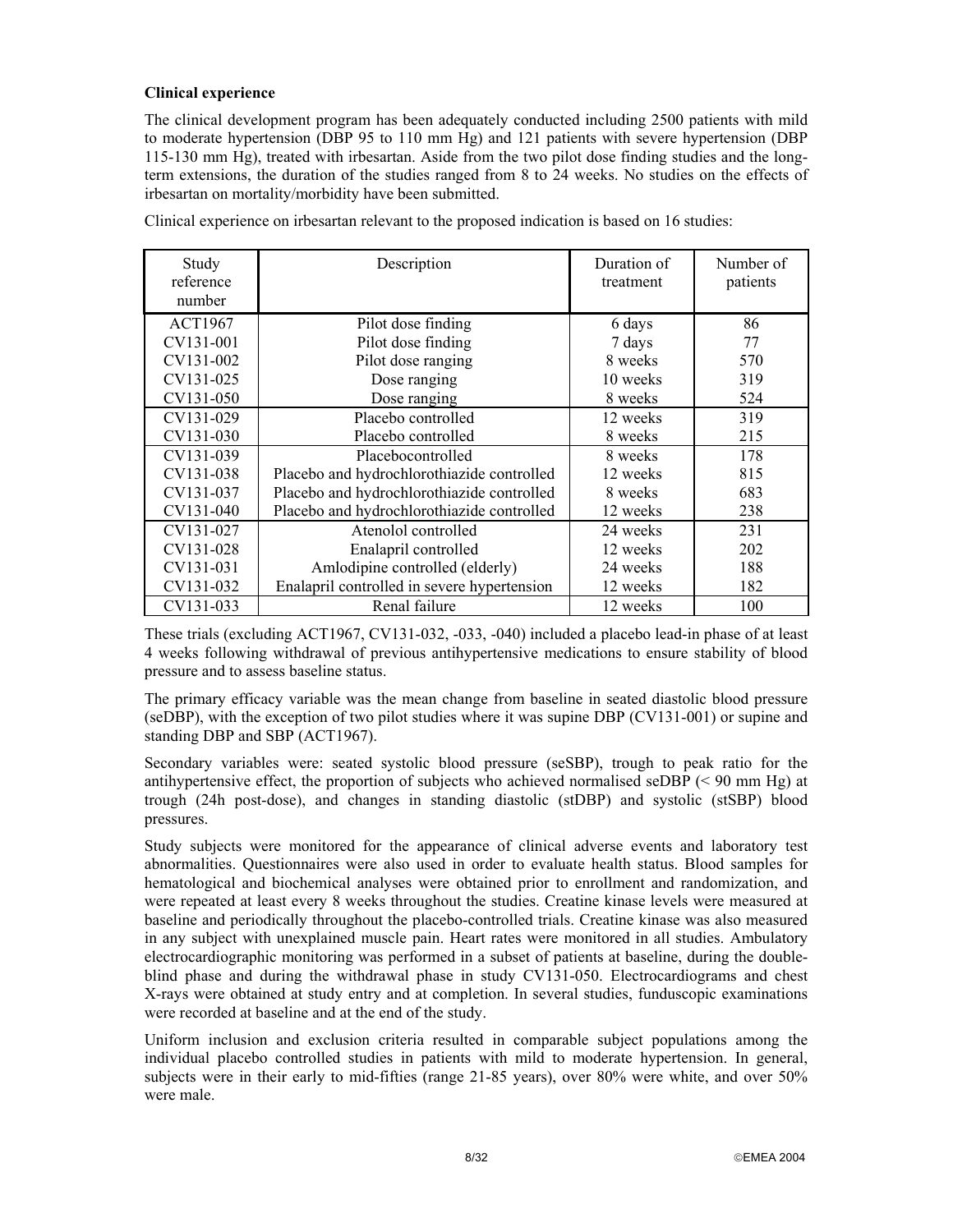## **Dose-finding studies**

The five dose-finding studies were all of similar design: randomised, double-blind, parallel, placebo controlled, in patients with mild to moderate essential arterial hypertension. The treatment phase was preceded by a period of 4-5 weeks with placebo.

The overall results indicate that irbesartan administered once daily at doses of 1-900 mg produces dose-dependent reduction in DBP and SBP with statistically significant reduction in SeDBP (versus placebo) with a 50 mg dose and a flattening from 300 mg to 900 mg. Testing over a wide dose range was possible with irbesartan because of the absence of dose-limiting side effects, even at doses associated with the apparent plateau of the antihypertensive effect.

# **Placebo controlled trials**

Study CV131-029 and study CV131-030 were multicentre, randomised, double blind, placebocontrolled trials in patients with hypertension (DBP 95-110 mm Hg).

In study CV131-029, patients were randomised into three groups:

- 104 patients to irbesartan 75 mg once daily and increased dose to 150 once daily at 6 weeks if  $DBP > 90$  mm Hg
- 98 patients to irbesartan 150 mg once daily and increased dose to 300 once daily at 6 weeks if  $DBP > 90$  mm Hg
- 117 patients to placebo

Statistically significant reductions compared to placebo in both DPB and SBP were observed for trough and peak BP at week 12. At each time point, for each blood pressure parameter, the 150 mg dose regimen produced greater decreases than 75 mg irbesartan dose regimen. Of these who completed week 12 of double blind treatment, at least 50% of the subjects on each treatment group had DBP  $\geq$  90 mm Hg and were titrated to double their initial randomised dose. The greatest percentage (89%) were titrated in the placebo group and the smallest (53%) occurred in the irbesartan 150 mg dose regimen. 65 % of patients randomised to irbesartan 75 mg were titrated to 150 mg.

In study CV131-030, the primary objective was to determine the reduction in the mean 24-hour Ambulatory DBP from baseline to the end of 8 weeks of treatment in subjects with hypertension (DBP 95-110 mm Hg and a mean 24-hour Ambulatory DBP  $\geq$  85 mm Hg).

Patients were randomised into four groups:

- 55 patients to irbesartan 75 mg once daily
- 53 patients to irbesartan 150 mg once daily
- 57 patients to irbesartan 75 mg twice daily
- 44 patients to placebo

Statistically significant reductions compared to placebo in 24-hour Ambulatory DBP and SBP were observed at week 8. There was a larger reduction in the group administered 150 mg once daily. The 75 mg twice daily showed nearly identical results in the 24-hour Ambulatory DBP as compared to 150 mg once daily.

Considering the seven main placebo-controlled trials and using the placebo-subtracted trough blood pressure values, a decrease in the range of 8-10/5-6 mmHg and 8-13/5-8 mmHg were observed with irbesartan 150 mg and 300 mg respectively. A normalisation rate of seDBP (< 90 mmHg) was reached in 60% of the patients. The blood pressure normalisation rate at doses of  $\leq$  75 mg was not significantly different from placebo (20-25%). The blood pressure normalisation rate was significantly increased at doses of  $\geq 150$  mg.

The antihypertensive effect of irbesartan was evident after the first dose, increased substantially by 2 weeks and reached the maximum within 4-6 weeks. Trough to peak ratios were generally  $> 60\%$  with 150 mg once daily. Ambulatory BP monitoring confirmed that similar effects were achieved whether irbesartan was administered in the morning or in the evening. The 150 mg dose reduced the mean 24h ambulatory BP consistently more than placebo. No blood pressure increases were observed after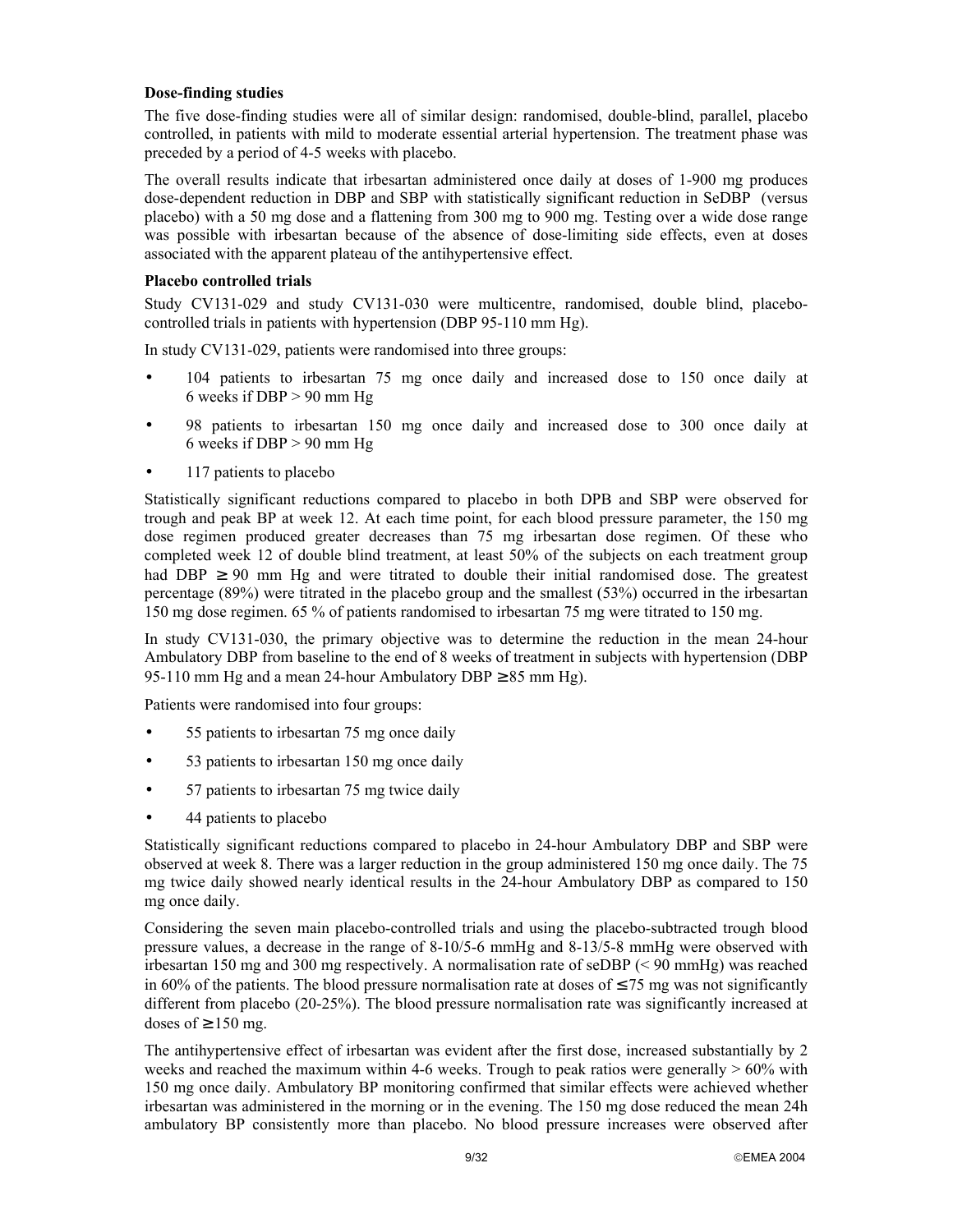withdrawal of irbesartan.

In summary, the documentation and further clarifications provided by the applicant support the 150 mg dosage as the usual recommended initial and maintenance dose. Although clinically and statistically significant reductions in BP were achieved with doses  $\geq$  75 mg, consistent antihypertensive effect was seen at  $\geq 150$  mg doses and were in better accordance with the ICH guideline on dose response information to support drug registration. Irbesartan had furthermore no dose related increases in adverse events across the therapeutic range (150 to 300 mg) including hypotension-related first dose effects.

## **Controlled studies with active comparators**

Three randomised, double-blind, active controlled comparative studies with atenolol (CV131-027), amlodipine (CV131-031), enalapril (CV131-028) were conducted in patients with mild to moderate hypertension. One study (CV131-032) was conducted in patients with severe hypertension.

In study CV131-027, 231 patients were randomized to receive either irbesartan 75 mg or atenolol 50 mg once daily for 24 weeks. At week 6 the dose of the study was doubled if seDBP was  $= 90$  mmHg. At week 12, or any time thereafter, the dose of the product was doubled (if not done earlier) for subjects with seDBP = 90 mmHg followed by addition of HCTZ 12.5 mg titrated to 25 mg as needed, and when needed, addition of sustained release nifedipine 20 mg once daily. The primary efficacy variable was the change from baseline in trough seDBP at week 12; changes were similar for both study groups(-12.3 mmHg in the irbesartan group and -11.6 mmHg in the atenolol group).

In study CV131-028, 202 patients were randomized to receive either irbesartan 75 mg or enalapril 10 mg once daily for 12 weeks. The doses were doubled at weeks 4 and 8 for subjects with  $\text{seDBP} = 90$ mmHg. The primary efficacy endpoint, change from baseline in trough seDBP at week 12 was similar in both groups, -12.7 mmHg for irbesartan and -14 mmHg for enalapril.

In study CV131-031, 188 elderly patients were randomized to receive either irbesartan 75 mg or amlodipine 5 mg once daily for 24 weeks. The doses were doubled at weeks 6 or 12 or anytime thereafter to week 20 for subjects with seDBP was = 90 mmHg. After 12 weeks, additional open-label treatment with HCTZ (12.5 mg titrated to 25 mg) followed by atenolol (50 mg) once daily when needed was started to achieved se DBP < 90 mmHg. The primary efficacy endpoint, change from baseline in trough seDBP at week 12 was significantly larger in the amlodipine group (-14.9 mmHg) compared to the irbesartan group (-10.5 mmHg).

In study CV131-032, 182 patients were randomized with severe essential hypertension. It included a withdrawal period of at least 24 h for subjects receiving antihypertensive therapy and a placebo lead-in period lasting a maximum of 7 days followed by randomization in a 2:1 ratio to receive irbesartan 150 mg or enalapril 20 mg once daily for 12 weeks. The dose for both products was doubled for subjects with  $\text{seDBP} = 106 \text{ mmHg}$  at the end of week 1 or  $\text{seDBP} = 90 \text{ mmHg}$  at the end of week 2. Thereafter, at each study visit, adjunctive open-label antihypertensive therapy (HCTZ/nifedipine/atenolol) was added if  $seDBP = 90$  mmHg. The change from baseline in trough  $seDBP$  at week 12 (the primary efficacy outcome measure) was similar in both groups; irbesartan –29.6 mmHg and enalapril –30.5 mmHg.

At doses of 75 and 150 mg of irbesartan, efficacy was comparable to those of 50 and 100 mg of atenolol. At doses of 75, 150 mg and 300 mg of irbesartan, efficacy was comparable to those of 10, 20 and 40 mg of enalapril in subjects with mild to moderate and also in severe hypertension patients. In elderly subjects, BP responses were similar between amlodipine 5 mg and irbesartan 150 mg, but amlodipine 10 mg was more effective than irbesartan at 150 mg.

### **Irbesartan and hydrochlorothiazide**

Studies CV131-037, CV131-038, CV131-039 and CV131-40 were multicentre, randomised, double blind and placebo controlled trials.

These indicated that combination of irbesartan and hydrochlorothiazide lead to further reductions in DBP and SBP than when the drugs were given separately.

# **Patients with hypertension and renal insufficiency**

Study CV131-033 was a non-comparative study in patients with hypertension and severe renal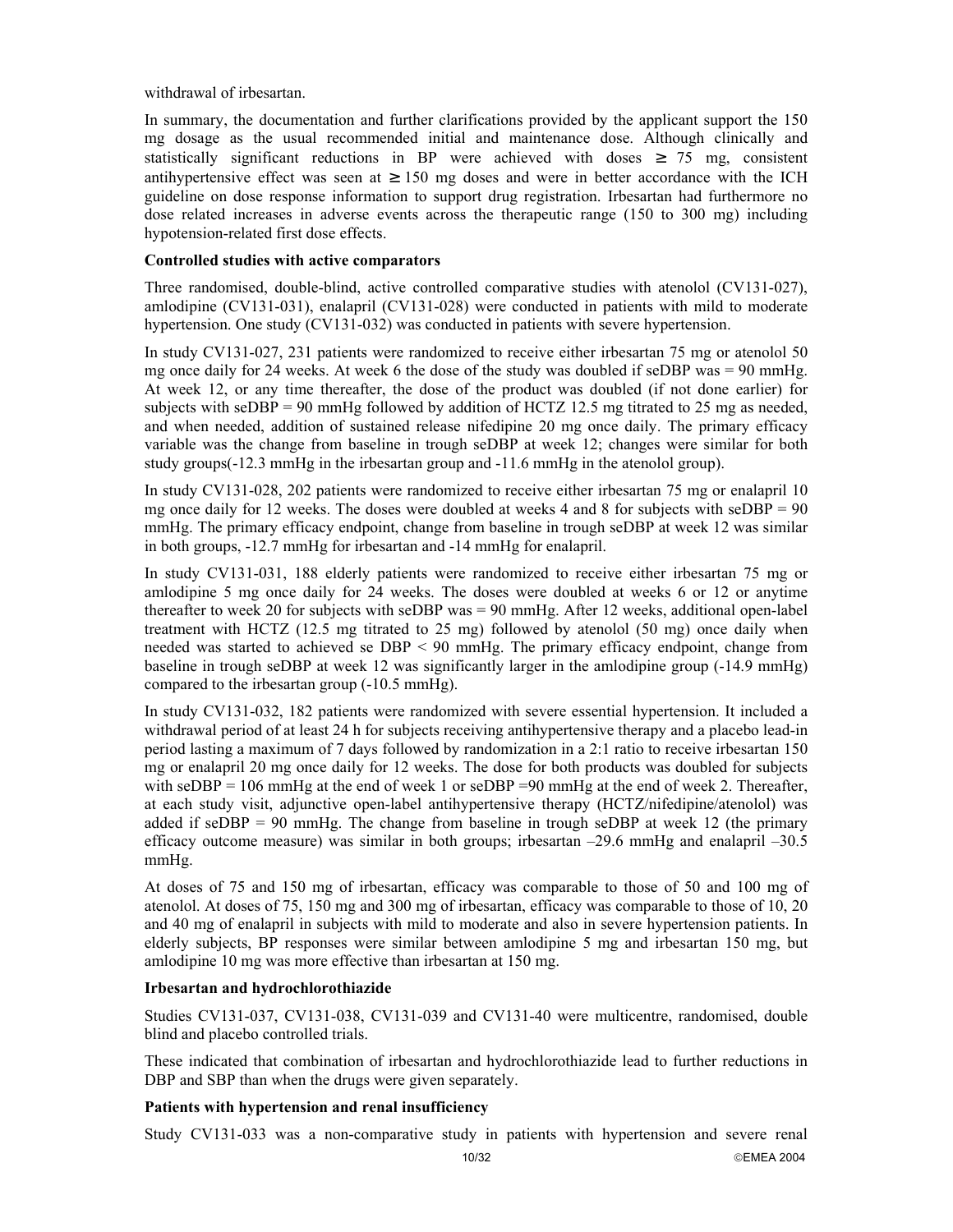insufficiency. Results indicated that lower doses of irbesartan (75 mg) should be considered in patients undergoing haemodialysis.

## **Long-term efficacy data**

The long-term open-label extension studies of the double-blind studies (CV131-002, -025, -027, - 028, -029, -031, -037, -038) confirmed sustained efficacy for more than 1 year.

## **Demographic subgroups**

There were no significant differences in the antihypertensive effect of irbesartan between men and women, elderly ( $\geq 65$  years) and younger subjects, and between subjects with baseline seDBP  $\leq$  or  $\geq$ 100 mmHg.

Diminished BP responses were generally observed with black subjects when compared with whites. This has also been reported with other antihypertensive drugs inducing renin angiotensin system (RAS) antagonism (beta-blockers, angiotensin converting enzyme inhibitors, losartan). However, during long-term treatment of irbesartan with concomitant hydrochlorothiazide, BP responses in black subjects approached those of white subjects suggesting that irbesartan might be more effective in black subjects whose RAS is activated.

In the case of salt depleted patients, sodium and/or volume depletion should be corrected before initiation of treatment with irbesartan.

Although dose-adjustment is not usually necessary for the elderly, since this group of patients may be more sensitive, consideration should be given to initiate therapy with 75 mg in patients over 75 years of age.

# **Safety**

The integrated summary of safety for irbesartan monotherapy and irbesartan/hydrochlorothiazide combination therapy is based on the analysis of the profile of clinical adverse events and laboratory abnormalities in 5849 subjects enrolled in 49 completed clinical studies. A total of 4925 subjects were exposed to irbesartan. Of these, over 900 were elderly over 65 years and 150 were over 75 years. Approximately 1300 hypertensive subjects were treated with irbesartan for over 6 months and 400 for over 1 year.

### **Dose response and placebo controlled monotherapy studies**

The overall incidence of adverse events was 56.2% in irbesartan treated subjects and 56.5% in placebo treated subjects.

The most common adverse events in subjects receiving irbesartan were headache (12.3%), upper respiratory infection  $(8.5\%)$ , musculoskeletal pain  $(6.6\%)$ , dizziness  $(4.9\%)$  and fatigue  $(4.3\%)$ . These events occurred with a similar incidence in the placebo group except for headache, which occurred more frequently in subjects receiving placebo (16.7%). Musculoskeletal trauma and flushing were reported infrequently, but occurred significantly more often in the irbesartan than in the placebo group (1.9% vs. 0.5% and 0.6% vs. 0%, respectively). The incidence for hypotension and orthostatic hypotension was 0.4% in subjects treated with irbesartan and 0.2% in those treated with placebo.

The overall incidence of serious adverse events was 1.0% in irbesartan-treated subjects and 1.9% in placebo-treated subjects. Serious events occurred most commonly in the cardiovascular system (0.2% of subjects receiving irbesartan and 1.6% of subjects receiving placebo). The only serious adverse event occurring in more than 1 irbesartan treated subject was myocardial infarction which was reported in 2 (0.1%) irbesartan treated subjects and 1 (0.2%) placebo-subject.

The overall incidence of marked laboratory abnormalities was similar between the irbesartan and placebo treatment groups.

# **Irbesartan/hydrochlorothiazide studies**

The overall incidence of adverse events was similar between the study groups: 59.1% in irbesartan/hydrochlorothiazide treated subjects, 58.2% in hydrochlorothiazide monotherapy, 56% in irbesartan monotherapy group and 53.4% in the placebo group.

11/32 EMEA 2004 The most common adverse events in subjects receiving irbesartan/hydrochlorothiazide were headache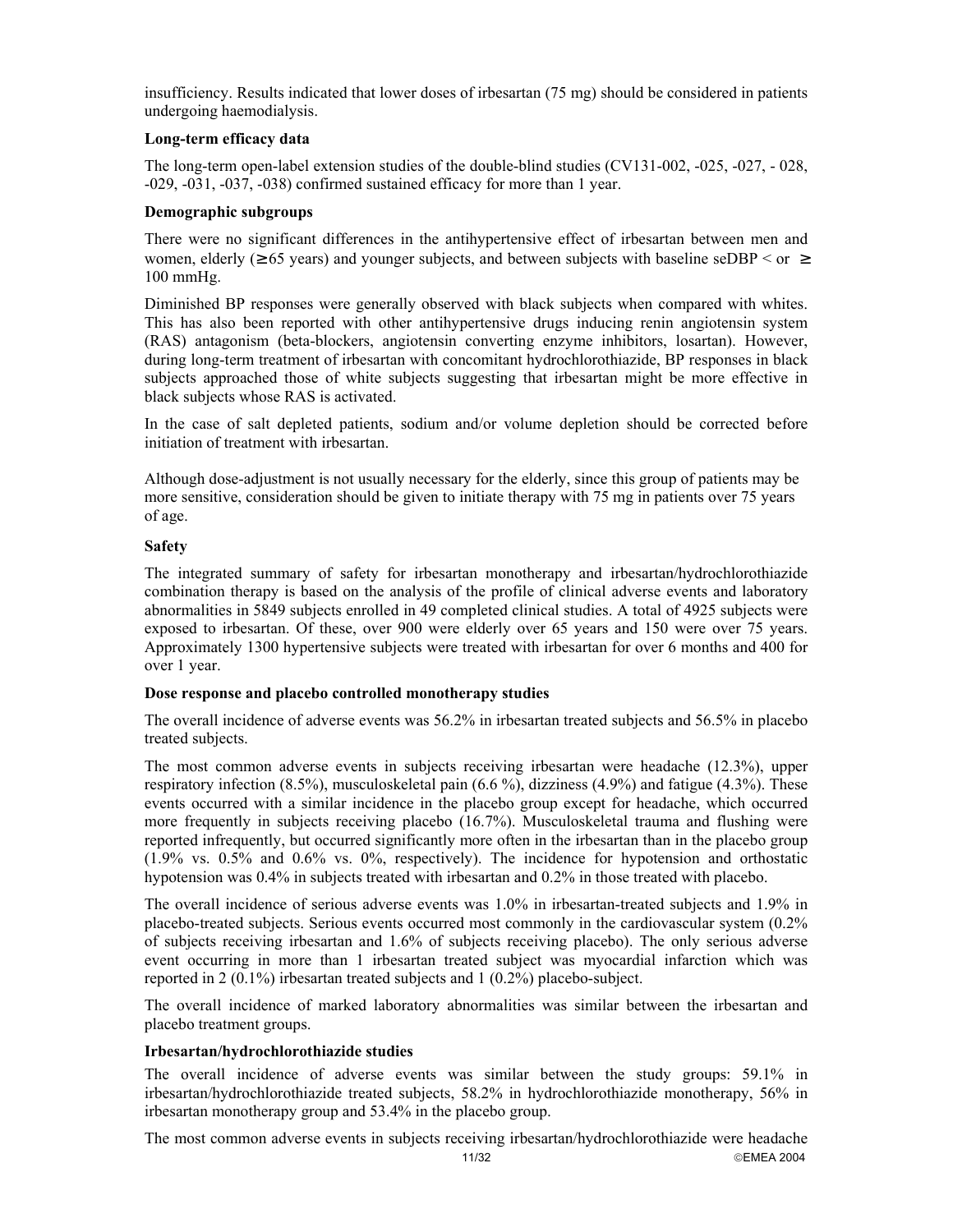(11%), dizziness (7.6%), fatigue (6.5%), musculoskeletal pain (6.5%) and upper respiratory infection (5.6%). These events occurred in a similar incidence in the placebo group except for headache, which occurred more frequently in subjects receiving placebo (16.1%), and fatigue, which had a significantly lower incidence in the placebo group (3%). The incidence of nausea/vomiting and fatigue was also significantly higher in irbesartan/hydrochlorothiazide treated subjects compared with placebo treated subjects. The reported incidences for orthostatic hypotension/dizziness were 1.6% in subjects receiving irbesartan/hydrochlorothiazide, 1% with irbesartan monotherapy, 0.8% in subjects receiving hydrochlorothiazide monotherapy and 0.4% in subjects receiving placebo.

The overall incidence of serious adverse events was similar between study groups: 1.3% in irbesartan/hydrochlorothiazide treated subjects, 1.2% in irbesartan monotherapy group, 1.8% in hydrochlorothiazide monotherapy and 0.4% in the placebo group. The only serious adverse event occurring in more than 1 irbesartan/hydrochlorothiazide treated subject was myocardial infarction which was reported in 2 (0.2%) irbesartan treated subjects and 1 (0.2%) placebo-subject.

The overall incidence of marked laboratory abnormalities was similar between study groups.

### **Active controlled studies**

The overall incidence of adverse events was similar between the subjects receiving irbesartan monotherapy (60%) and active control (62.7%). The most common adverse events in subjects receiving irbesartan were headache (10.6%), fatigue (7.1%), dizziness (5.9%), and upper respiratory infection (5.9%). There were no significant differences in the incidence of these events between treatment groups. When looking at each study separately, adverse events occurred more frequently in the atenolol and amlodipine groups when compared with the irbesartan group. Irbesartan treated subjects experienced a slightly greater incidence of adverse events in study CV131-028 when compared with the enalapril group. However, in protocol CV131-032 in subjects with severe hypertension, the incidence of adverse events was considerably lower in the irbesartan group.

The overall incidence of serious adverse events was 4.7% in the irbesartan group and 3.2% in the active control group. Serious adverse events occuring in the renal/genitourinary system were the most common (1.4 % in subject receiving irbesartan and 0.8 % in subjects receiving placebo).

The overall incidence of marked laboratory abnormalities was similar between study groups.

### **Long-term open-label extension studies**

The incidence of adverse events in 2176 subjects treated with irbesartan or irbesartan/hydrochlorothiazide was 56.2%. The most common adverse events were upper respiratory infection (9.6%), musculoskeletal pain (9.6 %) headache (8.3 %), fatigue (6.3%) and dizziness (5.6%).

Serious adverse events occurred in 4.6% of subjects treated with irbesartan or irbesartan/hydrochlorothiazide. The most frequently reported were myocardial infarction (0.7%), invasive cardiac procedure (0.5%) and orthopedic surgery (0.5%).

The most common laboratory abnormalities were increased leukocytes (3.7%), increased creatine kinase (1.6%), increased eosinophils (1.3%), increased blood urea nitrogen (1.3%) and increased triglycerides (1.3%).

#### **Discontinuation and deaths**

In the dose response and placebo controlled monotherapy studies, a total of 3.3% of irbesartan treated and 4.5% of placebo-treated subjects discontinued therapy because of adverse events during the double-blind therapy. The most common events leading to withdrawal of study drug were headache (0.6%), dizziness (0.3%) and general chest pain (0.3%). One subject receiving irbesartan died during the double-blind therapy. The cause of death was cardiorespiratory arrest and myocardial infarction.

In the irbesartan/hydrochlorothiazide studies, discontinuations due to adverse events were significantly less frequent in the irbesartan/hydrochlorothiazide combination group (3.6%) compared with the placebo group (6.8%). The most common events leading to withdrawal in subjects receiving irbesartan/hydrochlorothiazide were headache (0.7%) and dizziness (0.7%). One subject receiving irbesartan/hydrochlorothiazide died during the double-blind therapy due to myocardial infarction.

12/32 EMEA 2004 In the long-term open-label extension studies, the most common events contributing to study drug withdrawal were myocardial infarction  $(0.7\%)$  and fatigue  $(0.6\%)$ . A total of 3 subjects  $(0.1\%)$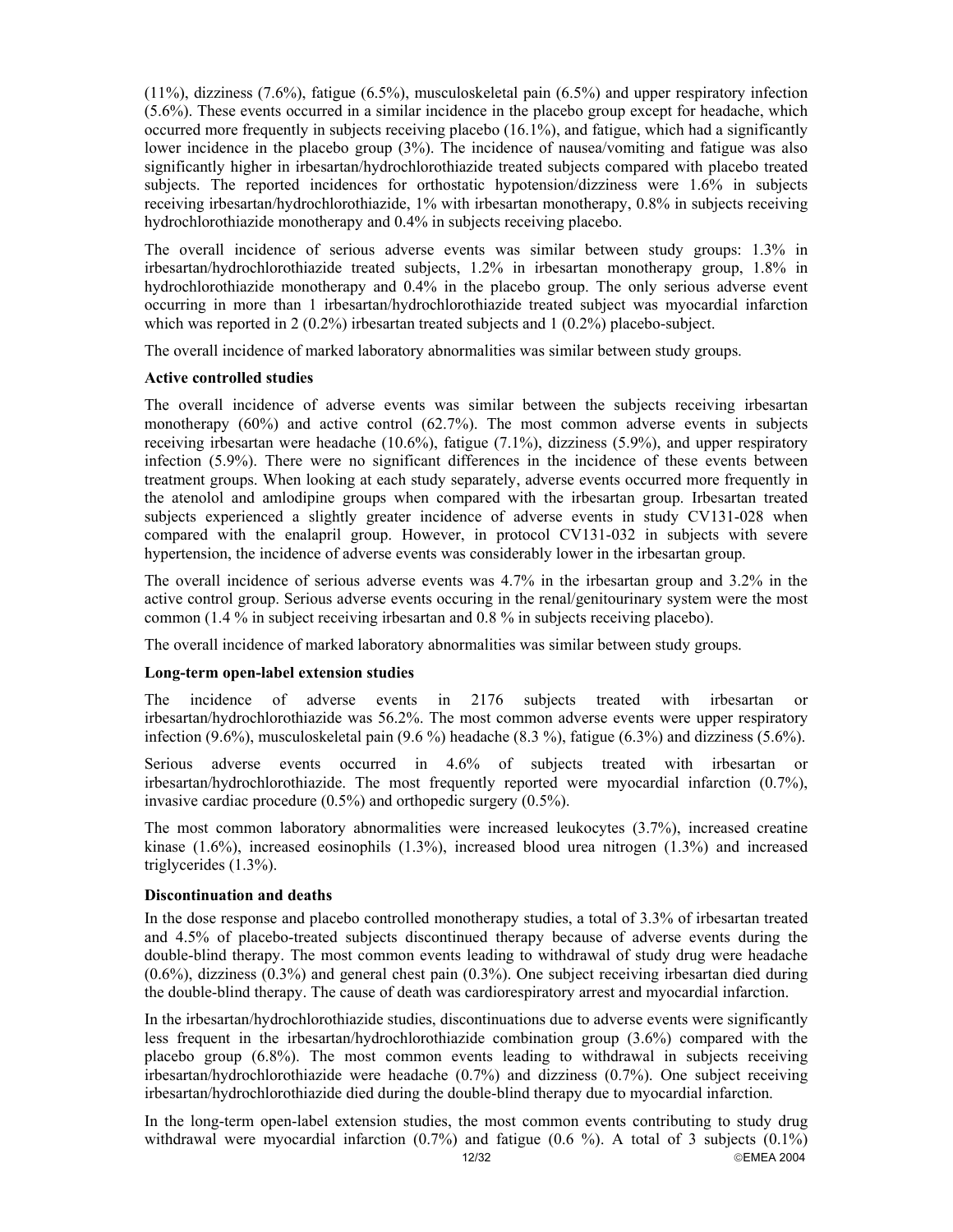receiving irbesartan died. The causes of death were hemorrhagic hypovolemic shock and Goodpasture's syndrome in subjects receiving irbesartan monotherapy and motor vehicle accident in a subject receiving irbesartan/hydrochlorothiazide combination therapy.

All deaths occurring in these trials were classified as unrelated to study medication.

A detailed description of every case of myocardial infarction during irbesartan therapy was provided. The following special warning was included in the Summary of Product Characteristics: "Excessive blood pressure decrease in patients with ischemic cardiopathy or ischemic cardiovascular disease could result in a myocardial infarction or stroke."

**Additional analyses** revealed that the incidence of adverse events in placebo-controlled studies was not affected by age, gender or race. There were no dose-related adverse events between 1 and 300 mg. Some events occurred more frequently in the  $> 300$  mg groups, but none of these events were dose limiting.

First-dose effects for both the placebo controlled irbesartan monotherapy studies and the irbesartan/hydrochlorothiazide controlled combination studies were comparable between irbesartan and placebo. Orthostatic hypotension was reported in 3  $(0.2\%)$  subjects and syncope in one  $(0.1\%)$ subject receiving irbesartan monotherapy. None of the subjects receiving irbesartan/hydrochlorothiazide combination therapy experienced hypotension or syncope as a result of the first dose. Overall the incidence of hypotension or its symptomatic equivalent (orthostatic hypotension/dizziness, syncope, dizziness and vertigo) was low and similar for subjects treated with monotherapy, irbesartan/hydrochlorothiazide combination therapy or placebo.

The incidence of cough was low (range 0-4.5% in all subjects receiving irbesartan) and occurred similarly in subjects receiving irbesartan monotherapy, irbesartan/hydrochlorothiazide combination therapy or placebo.

An analysis of selected musculoskeletal adverse events (musculoskeletal pain, muscle ache, muscle cramp and myalgia) revealed no differences between subjects treated with irbesartan monotherapy, irbesartan/hydrochlorothiazide combination therapy or placebo. However in placebo-controlled monotherapy studies the incidence of musculoskeletal trauma was significantly higher in subjects receiving irbesartan compared with placebo (1.9% vs. 0.5%). These included events of sprains, strains, injury to fingers and torn ligaments. The differing types and causes of these traumas, the similar incidence of other musculoskeletal events in the irbesartan and placebo group and the lack of association of these events with dizziness or orthostatic dizziness suggest that the statistically significant higher incidence of musculoskeletal trauma in irbesartan-treated subjects is most likely spurious and of no clinical relevance.

The analysis of ECGs in 4 protocols (CV131-002, -025, -050, -057) and ambulatory ECG-monitoring (in protocol CV131-050 in a subset of subjects at selected study sites) showed no clinically significant changes between subjects receiving irbesartan or placebo or after irbesartan withdrawal.

In placebo-controled studies, no evidence of clinically important adverse interactions was observed between irbesartan monotherapy or irbesartan/hydrochlorothiazide combination therapy and concomitant medications including aspirin, acetaminophen, estrogen and ibuprofen.

**In post-marketing experience**, as with other angiotensin-II receptor antagonists, rare cases of hypersensitivity reactions (rash, urticaria, angioedema) have been reported. The following have also been reported very rarely during post-marketing surveillance: asthenia, diarrhoea, dizziness, dyspepsia, headache, hyperkalemia, myalgia, nausea, tachycardia, arthralgia, tinnitus, liver function abnormalities, including hepatitis and impaired renal function including isolated cases of renal failure in patients at risk. Cases of cough have been reported very rarely with irbesartan.

### **5. Overall conclusions and benefit/risk assessment**

## **Overall benefit-risk assessment**

Efficacy of irbesartan in long-term reduction of blood pressure in patients with essential hypertension (duration of the studies ranging from 8 to 24 weeks) has been demonstrated. The usual recommended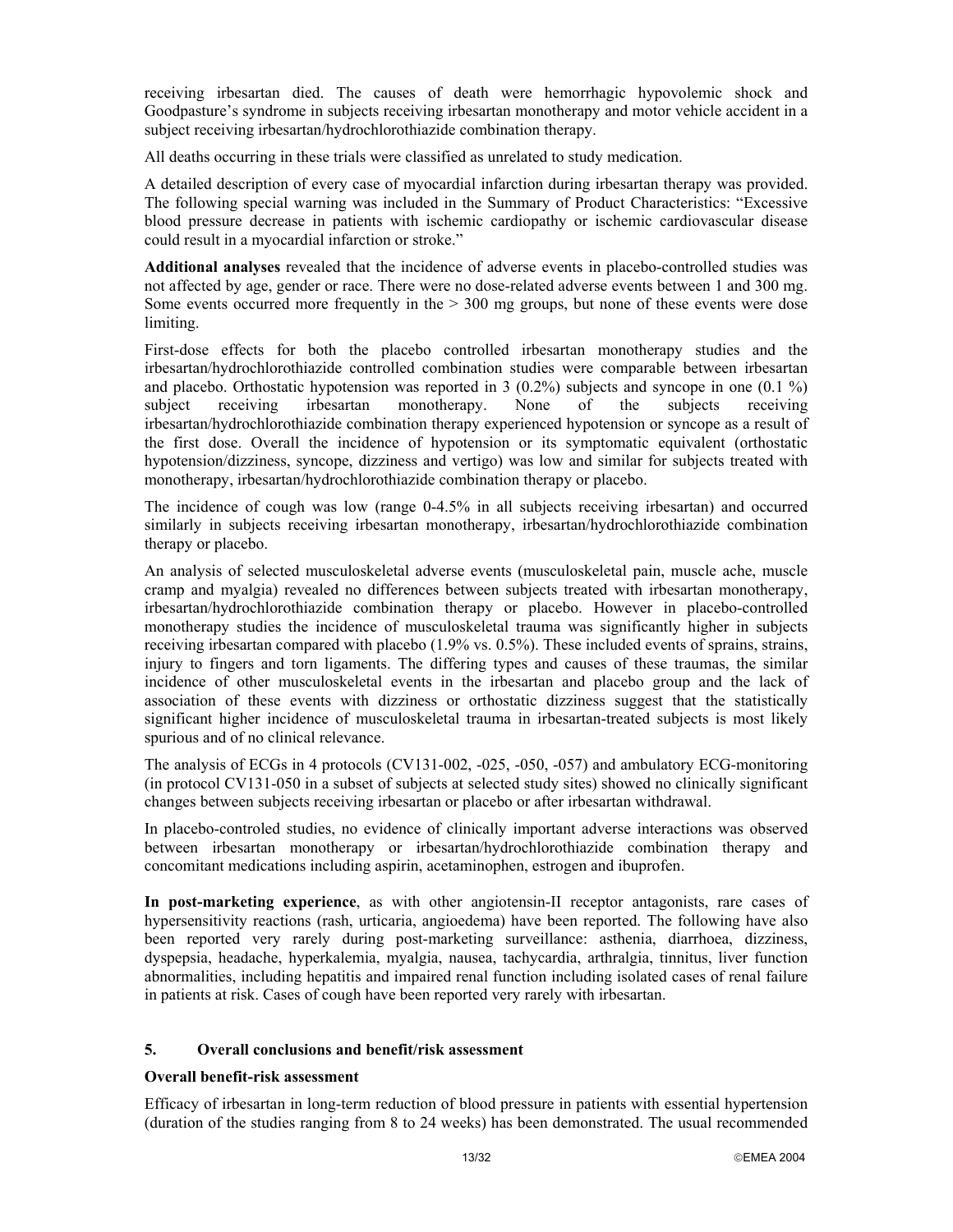initial and maintenance dose of 150 mg once daily generally provides a better 24 hour blood pressure control than 75 mg. However, initiation of therapy with 75 mg could be considered, particularly in haemodialysed patients and in the elderly over 75 years.

At doses of 75 and 150 mg of irbesartan, efficacy was comparable to those of 50 and 100 mg of atenolol. At doses of 75, 150 mg and 300 mg, efficacy was comparable to those of 10, 20 and 40 mg of enalapril in subjects with mild to moderate, and also in severe hypertension patients. In elderly subjects, BP responses were similar between amlodipine 5 mg and irbesartan 150 mg, but amlodipine 10 mg was more effective and with a higher number of adverse effects.

In patients with blood pressure insufficiently controlled with 150 mg once daily of irbesartan, the dose can be increased to 300 mg, or other anti-hypertensive agents such hydrochlorothiazide, can be added.

The long-term effects of irbesartan on target organ damage in hypertension or on mortality are not yet known.

The toxicity studies raised no immediate concern regarding the safety of the product. Irbesartan is embryotoxic in rats with the kidney as major target organ. As precautionary measure, irbesartan should preferably not be used during first trimester of pregnancy. In the second and third trimesters, substances that act directly on the renin-angiotensin-system can cause foetal or neonatal renal failure, foetal skull hypoplasia and even foetal death; therefore, irbesartan is contraindicated in the second and third trimesters of pregnancy. Aprovel/Karvea is contraindicated during lactation.

Irbesartan was generally well tolerated in the clinical studies. Its overall safety profile is comparable to other previously authorised  $AT_1$  receptor antagonists. The overall incidence of adverse events in the irbesartan treatment groups is not different from the incidence in the placebo group. In most studies, there were no adverse events occurring more frequently after irbesartan than in the placebo group. In the placebo controlled monotherapy studies, 3.3% of irbesartan-treated subjects and 4.5% of placebo treated subjects discontinued the treatment.

Headache, dizziness and chest pain were the more common reasons for discontinuation in the irbesartan group but discontinuations due to headache and dizziness were less common in the irbesartan group than in the placebo group. Although the incidence was not high (0.7 %) considering the treated population, the most common serious adverse event in the irbesartan treatment groups was myocardial infarction.

## **Conclusions**

Aprovel/Karvea is an oral formulation containing irbesartan, a new selective antagonist of the angiotensin II (type  $AT<sub>1</sub>$ ) receptor.

Efficacy and safety data support a favourable benefit-risk ratio for the treatment of essential hypertension.

The CPMP therefore recommends the granting of a Marketing Authorisation for this medicinal product.

### **6. New indication for the treatment of renal disease in patients with hypertension and type 2 diabetes mellitus as part of an antihypertensive drug regimen**

## **Introduction**

According to the US National Kidney Foundation, diabetes mellitus is the leading cause of End Stage Renal Disease (ESRD), accounting for 35% of new cases every year. The prevalence of diabetic renal disease in patients who have had type I or type II diabetes for at least 25 years has been reported as 48% and 57%, respectively. ESRD secondary to type II diabetes has become the single most common cause of renal replacement therapy throughout the Western world. Patients with advanced renal disease who require dialysis or renal transplantation have a poor survival prognosis. The annual mortality rate of patients with diabetic ESRD approaches 40%. Cardiovascular morbidity and mortality remain a significant medical problem in diabetic renal disease, and therapies to prevent or slow the renal complications of diabetes remain a priority in the management of these patients.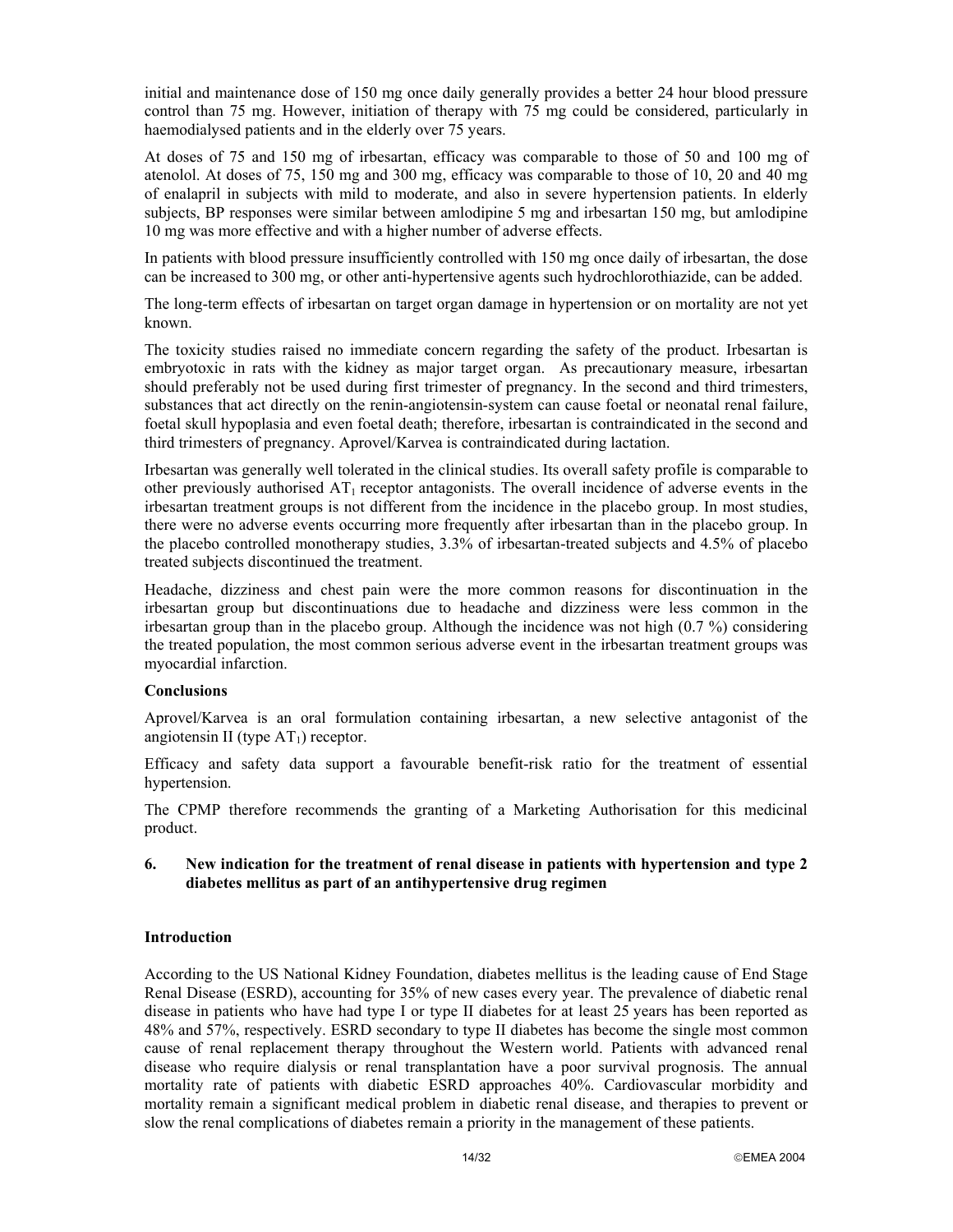The pathogenesis and natural history of diabetic nephropathy is characterised by sequential and progressive abnormalities of renal function and of glomerular morphology. There is a highly predictable course in type I diabetes, which seems to be similar in type II diabetes, but is less well documented. The earliest clinical evidence occurs with the appearance of low but abnormal levels of albumin in the urine, termed microalbuminuria. Studies show that 5 to 10% of diabetic type II patients with microalbuminuria develop overt nephropathy each year. Without specific interventions, 20-50% of type II diabetic patients with sustained microalbuminuria progress over 5 to 10 years to clinical albuminuria. By 20 years after the onset of clinical albuminuria, about 20% of patients have progressed to ESRD.

Renal function before and after onset of microalbuminuria follows a typical course: early in diabetes, glomerular filtration rate (GFR) tends to be high (*i.e.,* hyperfiltration); during the phase of microalbuminuria, GFR is still within the normal range; and once clinical albuminuria occurs, the GFR falls over a period of several years at a rate that is highly variable between individuals.

Renal biopsy studies have shown characteristic changes of diabetic glomerulopathy in both type 1 and type II diabetic patients. The relationship between kidney lesions and microalbuminuria is less clear in type II than in type I diabetes. Only 30% of type II diabetic patients with microalbuminuria have typical diabetic glomerulopathy (Kimmelstiel Wilson's lesions), while 40% have more advanced tubulo-interstitial and/or vascular lesions and 30% have normal renal structure.

In 1984, Mogensen reported that microalbuminuria in type I and type II diabetic patients (microalbuminuria defined as 30  $\mu$ g/ml–140  $\mu$ g/ml) predicted the progression of renal disease and led to an overall excess mortality of 148% over a 9-year period in the latter patients. Even very small increases in albuminuria were shown to be quite significant. Apart from being a predictor of ESRD, microalbuminuria is also thought to be a predictor of cardiovascular complications and cardiovascular death. Several studies have demonstrated an increased mortality risk in type II diabetic patients with increasing levels of albuminuria.

Subtle abnormalities in blood pressure appear when microalbuminuria develops. Abnormal blood pressure is observed in type II diabetic patients at the earliest stages of the disease and worsens as the disease progresses. The prevalence of hypertension increases markedly when proteinuria, and more specifically elevated serum creatinine, is present. The prevalence of arterial hypertension, defined in a study published by Gall et al as  $\geq 160/295$  mmHg, increases with increasing albuminuria, being 48%, 68%, and 85% in patients with normoalbuminuria, microalbuminuria, and clinical albuminuria, respectively.

Reduction in blood pressure has been shown to have beneficial effects on mortality and morbidity. The UK Prospective Diabetes Study (UKPDS) showed that each 10 mmHg decrease in mean systolic blood pressure was associated with reductions in risk of 12% for any complication related to diabetes (95% confidence interval 10% to 14%,  $p < 0.0001$ ), 15% for deaths related to diabetes (12% to 18%,  $p < 0.0001$ ), 11% for myocardial infarction (7% to 14%,  $p < 0.0001$ ), and 13% for microvascular complications (10% to 16%,  $p < 0.0001$ ).

Angiotensin-converting enzyme inhibitors (ACE-Is) and AIIRAs have been shown to provide benefits in the treatment of incipient or overt type I diabetic nephropathy above and beyond that achieved simply due to blood pressure reduction alone. The Joint National Committee on Prevention, Detection, Evaluation, and Treatment of High Blood Pressure recommends that blood pressure should be maintained  $\lt$  130/85 mmHg in individuals with diabetes and  $\lt$  125/75 mmHg when proteinuria is  $>1$ g/24 hours.

Several studies have demonstrated a reno-protective effect of ACE-Is in type I diabetes. These blood pressure independent benefits seem to be mediated by the inhibition of the renin-angiotensin system. It is well known that the rate of progression of nephropathy in type II diabetes is similar to although more variable than that in type I diabetes. This variability may relate to the fact that type II diabetes is usually a disease of the elderly, so that renal changes from ageing are superimposed upon the changes from diabetes. At the time of the submission of this variation, there were no published studies with clinically definitive renal outcomes addressing the issue of renoprotection in type II diabetes.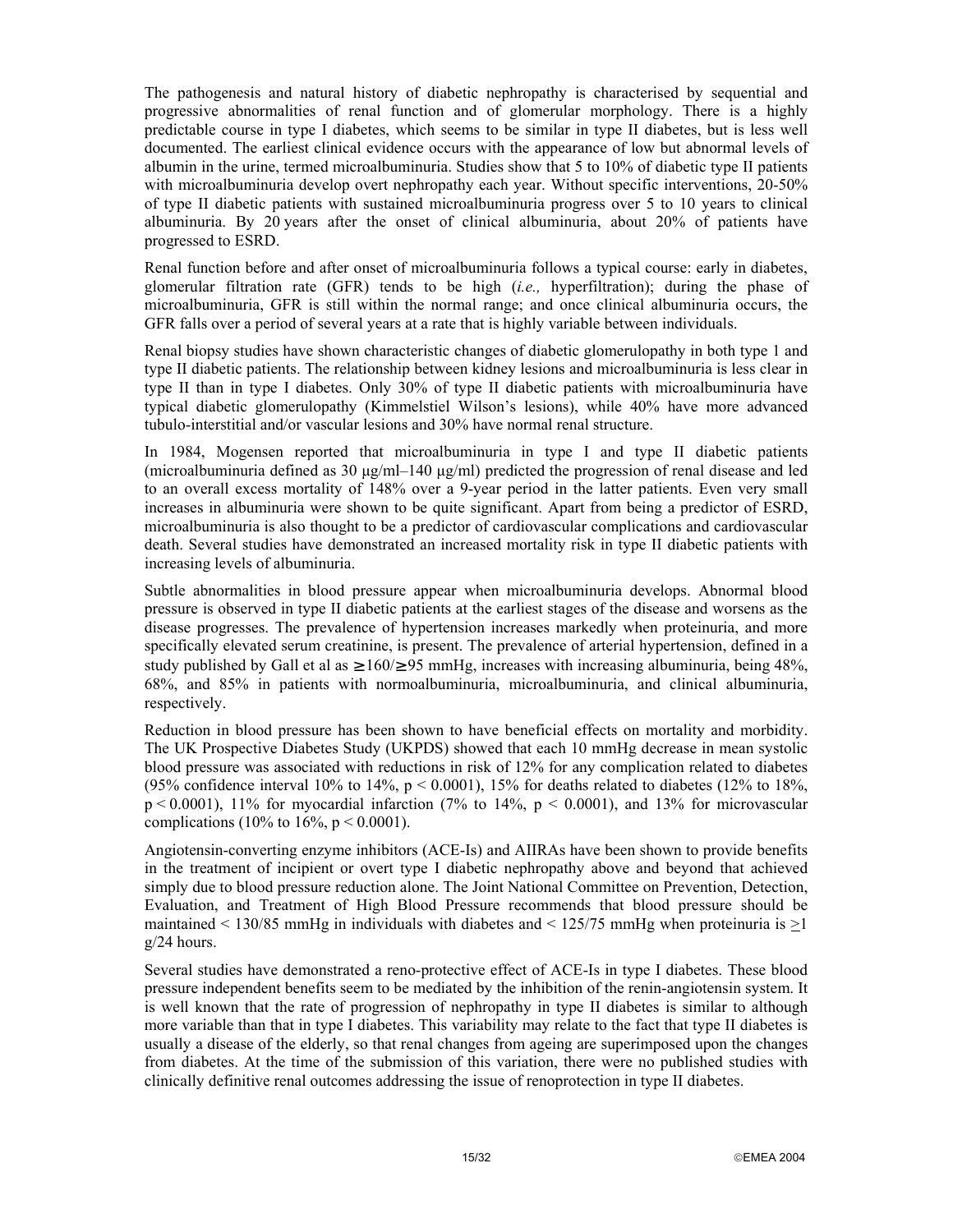# **Clinical aspects**

The current submission is based on two large pivotal studies: IRMA 2 (IRbesartan MicroAlbuminuria in type 2 diabetes) and IDNT (Irbesartan Diabetic Nephropathy Trial), which included patient populations at two different stages of diabetic kidney disease within the continuum of the disease process, in order to evaluate the effect of intervention at two key periods of the chronological evolution of the disease. Both trials have been published in the same issue of the New England Journal of Medicine (September 20, 2001). A Glomerular Filtration Rate (GFR) sub-study and its extension were included in the IRMA 2 study.

In addition to these two pivotal trials, three other supportive small-scale trials studies have been conducted: Protocol CV131-047 was a pilot study for the IDNT study; the other two protocols (CV131-046 and CV131-093) were renal haemodynamic studies. None of these 3 studies provide any substantial efficacy or safety data, and hence will not be reviewed.

Appropriate GCP-compliance statements have been provided with all study reports.

# **IRMA 2**

# *Study design and objectives*

This was a multinational, multicentre, randomised, double-blind study comparing 2 doses of irbesartan versus placebo in a parallel group design. Following a 3-week single-blind placebo period, subjects were randomly allocated to one of three treatments: 150 mg irbesartan, 300 mg irbesartan, or placebo. Thereafter, subjects entered a 4-week titration period during which, for the first 2 weeks (Week 0 to Week 2), subjects allocated to both irbesartan treatment groups received only 75 mg daily of active medication. At the Week 2 Visit, all subjects receiving irbesartan had their daily dose titrated to 150 mg. At Week 4, subjects allocated to 150 mg irbesartan remained on the same daily dose (i.e., 150 mg) and those allocated to 300 mg irbesartan had their dose titrated to 300 mg daily. Subjects remained on this daily dosing regimen until Month 24 in the double-blind maintenance period. A post-study visit (Visit 10) occurred 1 week after the end-of-study visit (Month 24 or premature discontinuation). The total duration of treatment was 25 months, including 24 months of double-blind treatment.

Of the 611 subjects randomised in the main study, a subset of subjects (133) was selected for the *GFR sub-study and its extension* to have GFR and Extracellular Fluid Volume (ECV) assessments performed periodically while receiving treatment. At the same timepoints, blood plasma was frozen and sent to a central laboratory for measurements of pro-renin, active renin, and angiotensin II concentration. In the GFR sub-study extension, the subjects returned to the study centres once weekly for 4 weeks after all study medication and concomitant antihypertensive medications were discontinued at Visit 9 (Month 24). The effect of withdrawing the study drug and adjunctive antihypertensive medication on BP, microalbuminuria, and GFR were evaluated.

The primary objective of IRMA 2 was to evaluate the effects of irbesartan on progression to overt proteinuria, defined as urinary albumin excretion rate  $[AER] > 200 \mu g/m$  inute and an increase of at least 30% from baseline, in hypertensive subjects with Type II diabetes mellitus and microalbuminuria.

Secondary objectives were to evaluate the change from baseline in:

- overnight urinary AER.
- estimated creatinine clearance using the Cockroft and Gault formula.
- von Willebrand factor (vWF), fibrinogen, factor VII (FVII), plasminogen activator inhibitor-1 (PAI<sub>1</sub>), and lipid profile (total cholesterol, triglycerides, high-density lipoprotein [HDL] cholesterol, low-density lipoprotein [LDL] cholesterol, and apolipoprotein) after 1 and 2 years of treatment.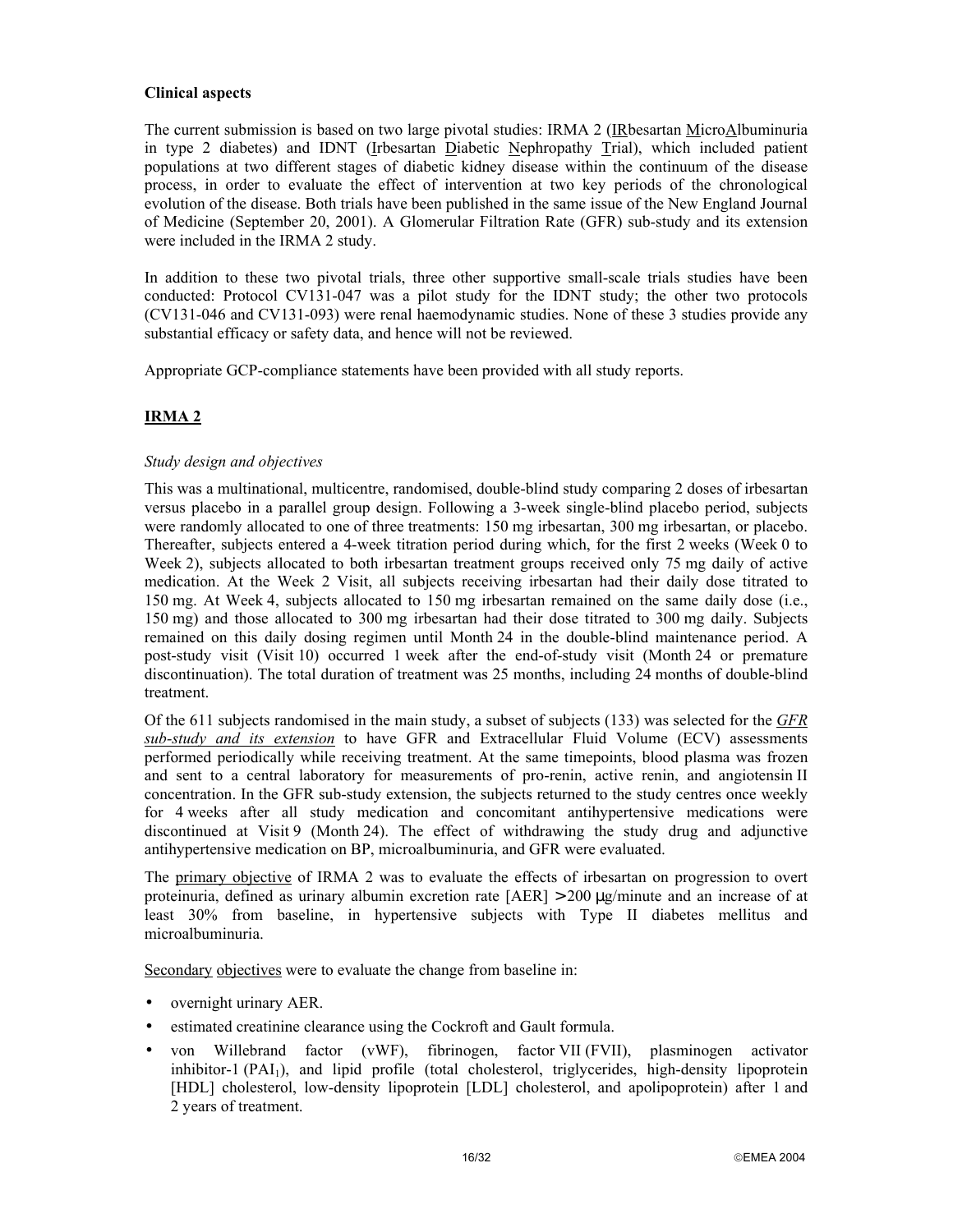The following additional objectives were established for the *GFR sub-study* and its *extension* conducted in a subset of subjects:

- changes from baseline in GFR after 3 months and 2 years of treatment, as well as ECV, pro-renin, active renin, and angiotensin II were secondary assessments in the GFR sub-study.
- changes in GFR after withdrawing study medication and any concomitant antihypertensive medications for 4 weeks, as well as blood pressure (BP) and urinary AER were secondary assessments in the GFR sub-study extension.

### *Diagnosis and inclusion/exclusion criteria*

Subjects were males or nonlactating and nonpregnant females aged 30 - 70 with type II diabetes mellitus and seated systolic BP (SeSBP) > 135 mmHg and/or seated diastolic BP (SeDBP)  $> 85$  mmHg which was not being treated, or if receiving antihypertensive medication, SeSBP  $\leq$  160 mmHg and/or SeDBP  $\leq$  90 mmHg; evidence of microalbuminuria defined as an urinary albumin excretion rate (AER) between 20 and 200 µg/minute on 2 of 3 timed overnight collections; serum creatinine  $\leq 1.5$  mg/dL in males and 1.1 mg/dL in females; serum potassium in the normal range (3.5-5.5 mmoles/l); Body Mass Index (BMI)  $\leq 40 \text{ kg/m}^2$ .

Type II diabetes was defined according to the standard ADA definition, as follows:

- 1. In case of diabetes not treated with insulin: hyperglycemia requiring treatment with an oral hypoglycemic agent, and/or fasting plasma glucose  $\geq 140$  mg/dl on two occasions, and/or fasting C peptide level exceeding the normal level of the local laboratory; or
- 1) In case of diabetes treated with insulin: time between diagnosis of type II diabetes and insulin use greater than 1 year, or fasting C peptide level exceeding the normal level of the local laboratory.

#### *Exclusion criteria* included:

- Age of onset of Type II diabetes mellitus < 20 years.
- Type 1 (insulin-dependent, juvenile onset) diabetes mellitus.
- Renal disease as follows (criteria changed by Amendment No. 3):
- Renal allograft.
- Known non-diabetic renal disease.
- Known renovascular occlusive disease affecting both kidneys or a solitary kidney.
- Systolic BP (SBP) > 200 mmHg; diastolic BP (DBP) > 120 mmHg.
- Absolute requirement for treatment with an ACE inhibitor, or angiotensin II receptor antagonist, or dihydropyridine calcium antagonist (e.g., amlodipine, felodipine, isradipine, lacidipine, nicardipine, nifedipine, nitrendipine). Use of a non-dihydropyridine calcium antagonist (e.g., diltiazem, verapamil) was permitted.
- Unstable angina pectoris; recent myocardial infarction or coronary artery bypass graft surgery or percutaneous transluminal coronary angioplasty (< 3 months); recent stroke or transient ischaemic attack (< 3 months); symptomatic heart failure requiring medication; obstructive valvular heart disease or hypertrophic cardiomyopathy.
- Clinically important active or uncontrolled cardiac, hepatic, non-diabetic metabolic, neurological, pulmonary, or hematological disorder.
- Need for chronic ( $> 2$  weeks) immunosuppressive therapy, including corticosteroids.
- Need for chronic  $(\geq 1 \text{ month})$  treatment with NSAIDs or aspirin (low-dose aspirin not exceeding 325 mg/day was permitted).

### *Study endpoints*

The primary efficacy endpoint was the time-to-occurrence of clinical proteinuria and was reached if the clinical proteinuria criteria were observed at two successive evaluations. The primary analysis was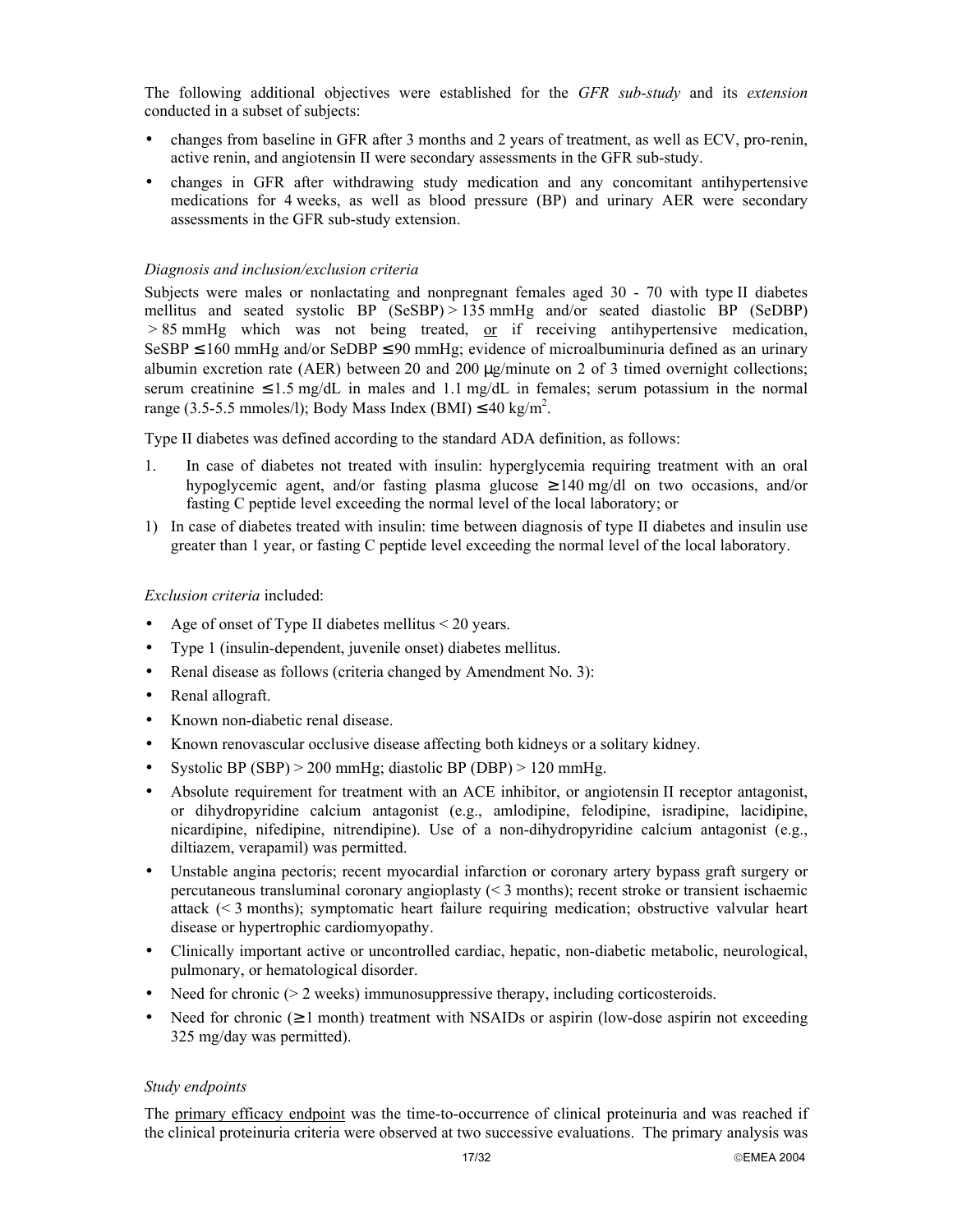performed on the per-protocol population. The Mantel-Haenszel log-rank test was used to compare the outcome between each irbesartan dose group (150 mg and 300 mg) and placebo separately. The significance level was fixed at 2.5% according to Bonferroni adjustment procedure to maintain an overall two-sided significance level of 5%.

As a secondary analysis of the primary endpoint, the estimates of treatment effects (hazard ratios) on the amount of time free of clinical proteinuria were adjusted for prognostic factors. Adjusted estimates of the risk ratios were provided with 95% confidence intervals (CIs). The following prognostic factors at baseline were included in the Cox model as fixed covariates: gender, age, BMI, diabetes duration, use of insulin, hypertension duration, fundoscopic grade and AER at baseline. Mean arterial pressure (MAP) was added to the Cox model as a time-dependent covariate. Another Cox's model, including only AER at baseline as a covariate and MAP as a time-dependent covariate was tested as well. In addition, for some selected baseline covariates, risk ratios were presented by sub-groups.

Secondary efficacy endpoints**:** AER and estimated creatinine clearance were log-transformed before analysis. Treatment effect comparisons between treatment groups were performed on the absolute change from baseline using an ANOVA model for repeated measures including treatment groups as a factor, time as a repeated factor and a treatment-by-time interaction.

The study was designed to attain similar degrees of BP control within all 3 treatment groups. Given variable subject responses to changes in BP medications, the physician could use his/her clinical judgment to choose intervals between adjustments of antihypertensive medication dosage in order to achieve control. If the maximally titrated dose of study medication did not result in a reduction of BP to target levels, treatment with adjunctive antihypertensive therapy was permitted, except for treatment with the ACE inhibitors, dihydropyridine calcium antagonists (changed by Amendment No. 1) and angiotensin II antagonists. If despite titration to the maximum doses of tolerated study medication and adjunctive antihypertensive agents, the SeBP had not responded (defined as a SeSBP > 160 mmHg or SeDBP > 90 mmHg), the Investigator was to consult with the Sponsor's Trial Monitor or the Principal Investigator.

## *Efficacy results*

A total of 608 patients were exposed to one of the three study treatments and 445 (73%) completed the 2-year study. Fewer patients discontinued the study in the irbesartan groups (34%, 27% and 20% in the placebo, irbesartan 150 mg and irbesartan 300 mg groups, respectively). The average exposure to study drug during the study was similar across all treatment groups: 206 subjects received placebo for an average of 561 days, 202 subjects received irbesartan 150 mg/day for an average of 599 days and 200 subjects received irbesartan 300 mg/day for an average of 641 days.

The majority of subjects were male (416/611, 68%), Caucasian (595/611, 97%), had a history of treatment for hypertension averaging 7 years prior to entering the study (59.9%) and were not using insulin prior to entering the study (65.3%). The average age of subjects in the study was 58 years. The average age of subjects at the time of diabetes diagnosis was approximately 49 years, with an average disease duration of approximately 10 years at study entry.

The proportion of exposed subjects who used concomitant medications during the double-blind period was similar across all treatment groups, the most commonly used being antidiabetic therapies (more than 90% of all subjects). Anti-hypertensive drugs, other than study medication, were used in 55% of patients including diuretics (24%), beta-blocking agents (35%) and calcium channel blockers nondihydropyridine agents (24%).

The BP changes from baseline were similar among the three groups during the study. This is important since potential differences in blood pressure would impact the interpretation of the data. At the end of the study, the SeSBP/SeDBP mean values were comparable between treatment groups: 143.5/82.2, 143.5/82.4 and 141.6/83.4 mmHg in the placebo, irbesartan 150 and 300 mg/day groups, respectively and not statistically significant with respect to placebo.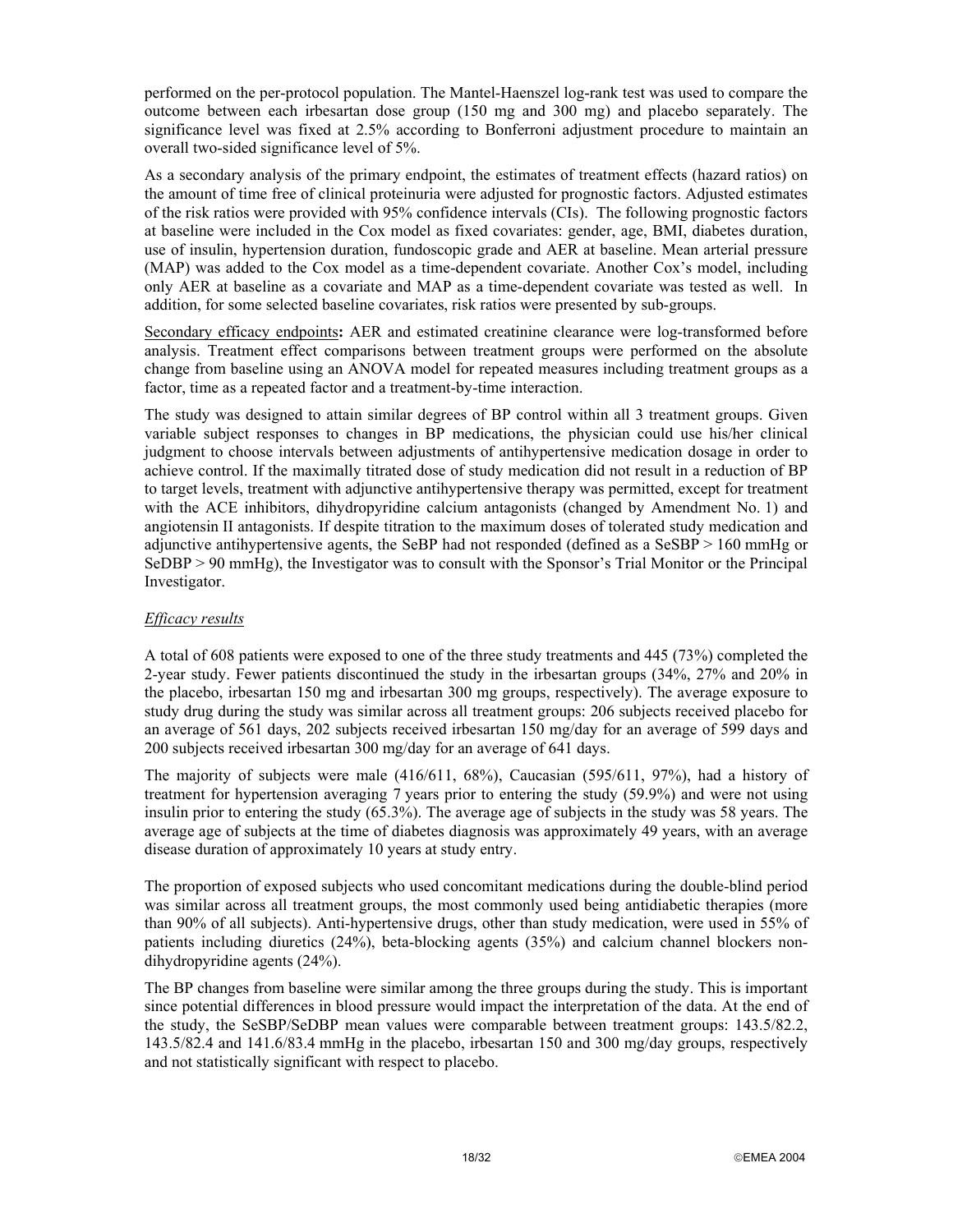*Primary Analysis*: Occurrence of Clinical Proteinuria

All randomised subjects who were evaluable for the primary efficacy endpoint were included. The primary analysis was planned to be performed with the per protocol data set, which excluded patients with major protocol violations. The analyses were also performed with an intention-to-treat (ITT) data set to test the robustness of the results. No substantial differences were observed between the *per* protocol and ITT results and so the latter, representing a larger dataset, are presented in this report.

The results in Table 1 show that irbesartan 300 mg/day was significantly better than placebo by Month 24 in reducing the risk of developing clinical proteinuria (Relative Risk Reduction [RRR] =  $70\%$ , p = 0.0004). The RRR provided by the 150 mg/day dose was 39%, which did not reach statistical significance (RRR =  $39\%$ , p = 0.085).

|                             | Number (%) of Subjects               | <b>Relative Risk</b> |                                   |             |  |
|-----------------------------|--------------------------------------|----------------------|-----------------------------------|-------------|--|
| <b>Placebo</b><br>$N = 201$ | <b>Irbesartan 300mg</b><br>$N = 195$ | <b>Estimate</b>      | 95% Confidence<br><b>Interval</b> | $\mathbf P$ |  |
| 30(14.9)                    | 10(5.2)                              | 0.295                | 0.144, 0.606                      | 0.0004      |  |
| Placebo $N = 201$           | Irbesartan 150mg<br>$N = 195$        |                      |                                   |             |  |
| 30(14.9)                    | 19(9.7)                              | 0.607                | 0.341, 1.079                      | 0.085       |  |

Table 1:IRMA 2: Occurrence of Clinical Proteinuria - Irbesartan vs. Placebo ITT population

The figure below shows how Kaplan-Meier curves on the time to occurrence of overt proteinuria start to separate as early as 3 months after randomisation and continue to do so through month 24.



Figure 1: Time-to-Occurrence of Clinical Proteinuria - Kaplan-Meier Estimates ITT Population

The treatment effect of irbesartan compared to placebo on the main endpoint was independent of the baseline AER and of the BP-lowering effect of irbesartan at the two doses tested. The risk ratio, when adjusted for baseline AER and BP as time-dependent covariates using the Cox model, was slightly decreased with irbesartan 150 mg/day (RR unadjusted  $= 0.607$ ; RR adjusted  $= 0.556$ ) and similar with irbesartan 300 mg/day (RR unadjusted =  $0.295$ ; RR adjusted =  $0.316$ ).

When sub-populations were examined, the risk ratio was always below 1 for any stratum of sub-group, suggesting that there was no difference in treatment effect in any sub-group and no interaction between treatment group and sub-group population.

19/32 EMEA 2004 Regarding *secondary analyses*, the two doses of irbesartan significantly alter the change in AER during the 24 months of the study. Mean decreases from baseline of AER were observed in both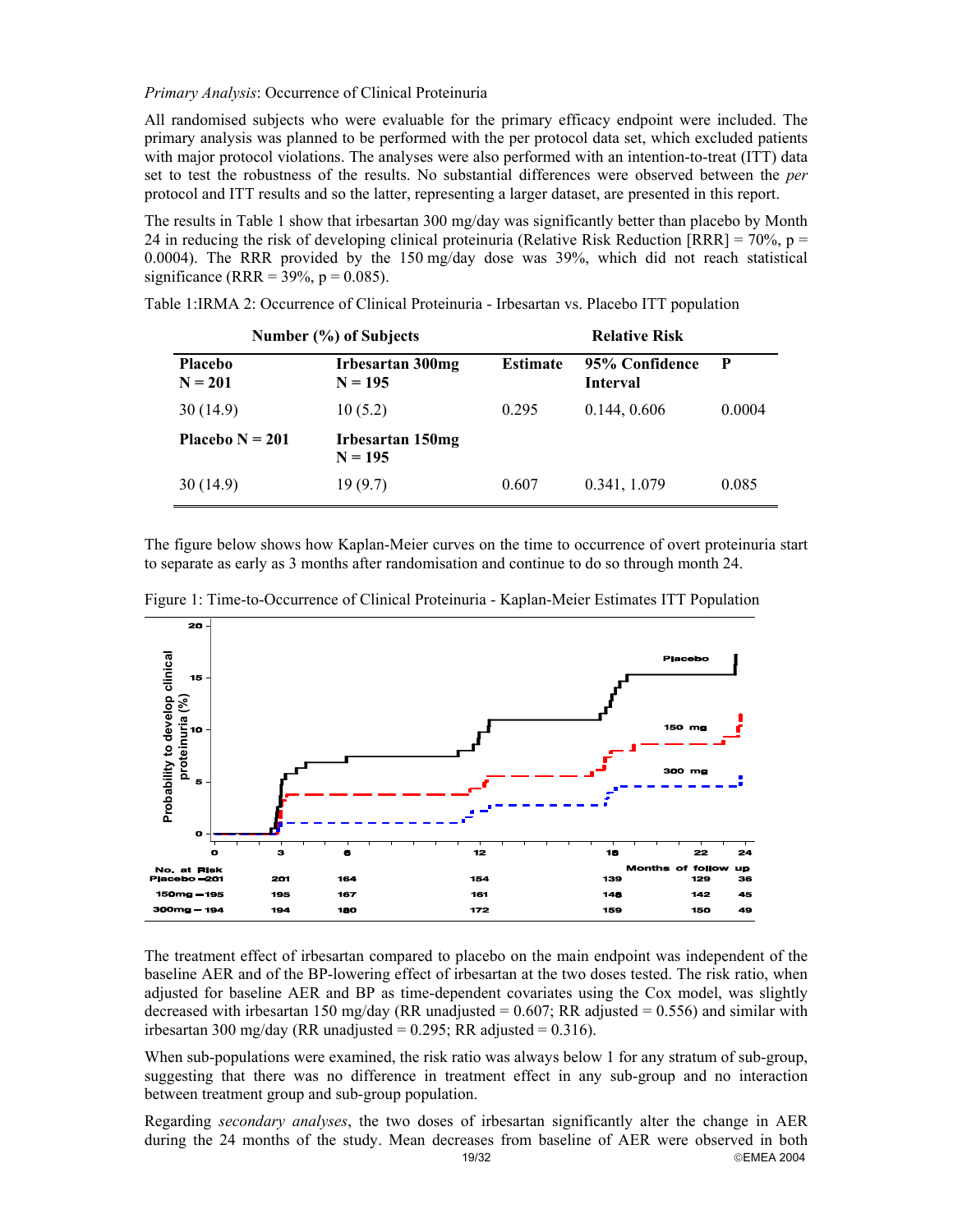treatment groups at all time points compared with placebo, with the greatest decrease occurring in the higher dose group at Month 24 (-47.15 µg/min for irbesartan 300 mg/day group vs. -7.55 µg/min for placebo;  $p = 0.0001$ ). The corresponding value in the irbesartan 150 mg/day group was -30.48  $\mu$ g/min  $(p = 0.046 \text{ vs. }$  placebo). A dose response increase in plasma renin activity, highest with irbesartan 300 mg, reinforces the dose response relationship.

One third of the subjects normalised their urinary AER in the irbesartan 300 mg/day group compared with 20% and 24% in the placebo and irbesartan 150 mg/day groups, respectively. Normalised urinary AER for this analysis was defined as the last value below 20  $\mu$ g/min. This analysis, although not prospectively defined in this study, was undertaken to more clearly understand the effect of irbesartan.

Mean decreases from baseline were observed in estimated creatinine clearance for all treatment groups at all time points. By Month 24, the greatest decrease (-7.68%) was observed in the irbesartan 300 mg/day group, although there were no statistically significant differences between either irbesartan dose and placebo at any time point. During this period of follow-up, irbesartan did not alter the evolution of the estimated creatinine clearance compared with the evolution under placebo. It should be reminded that the control of blood pressure was equivalent in all three groups, thus reducing the potential for differentiation on renal function. There was a greater decline of estimated creatinine clearance during the first 3 months than during the rest of the study, possibly due to the relatively acute hemodynamic effect of anti-hypertensive treatments initiated after the run-in placebo period.

There was a loss of GFR in the *sub-study* that was more pronounced in the irbesartan 300 mg group, especially during the first three months of therapy, although this study was neither ideal nor powered to assess differences in the the evolution of GFR. This initial decline may be due to the haemodynamic effect of the antihypertensive treatment. After 4 weeks of withdrawal of both study treatment and all concomitant anti-hypertensive therapy, GFR increased (although the 95% CIs overlap) without reaching the baseline values.

Both doses of irbesartan reduced AER in the sub-study by the same magnitude as in the main study. Four weeks after withdrawal of antihypertensive therapy, AER increased to values close to the baseline, except in those patients treated with irbesartan 300mg/day whose AER values remained lower. These results are consistent with a possible non-haemodynamic action on renal structure, although given the small size of the sub-study, they do not constitute any definitive proof.

# *Safety results*

Table 2 Summary of clinical adverse events (as reported) in exposed subjects during and up to 14 days post double-blind therapy.

| <b>Number of subjects</b>                                  | <b>Placebo</b><br>$N = 206$ |        | <b>Irbesartan</b><br>$75/150$ mg<br>$N = 202$ |        | <b>Irbesartan</b><br>75/300 mg<br>$N = 200$ |        | <b>Total</b><br><b>Irbesartan</b><br>$N = 402$ |        |
|------------------------------------------------------------|-----------------------------|--------|-----------------------------------------------|--------|---------------------------------------------|--------|------------------------------------------------|--------|
|                                                            | $\mathbf n$                 | (%)    | $\mathbf n$                                   | (%)    | $\mathbf n$                                 | (%)    | $\mathbf n$                                    | (%)    |
| with at least 1 AE                                         | 141                         | (68.4) | 129                                           | (63.9) | 149                                         | (74.5) | 278                                            | (69.2) |
| with at least 1 ADE                                        | 27                          | (13.1) | 25                                            | (12.4) | 21                                          | (10.5) | 46                                             | (11.4) |
| with at least 1 SAE                                        | 47                          | (22.8) | 32                                            | (15.8) | 30                                          | (15.0) | 62                                             | (15.4) |
| who died                                                   | 4                           | (2.0)  | 3                                             | (1.5)  | 6                                           | (3.0)  | 9                                              | (2.3)  |
| who permanently<br>discontinued study drug due<br>to an AE | 19                          | (9.2)  | 18                                            | (8.9)  | 11                                          | (5.5)  | 29                                             | (7.2)  |

AE: adverse event; ADE: adverse drug experience; SAE: serious adverse event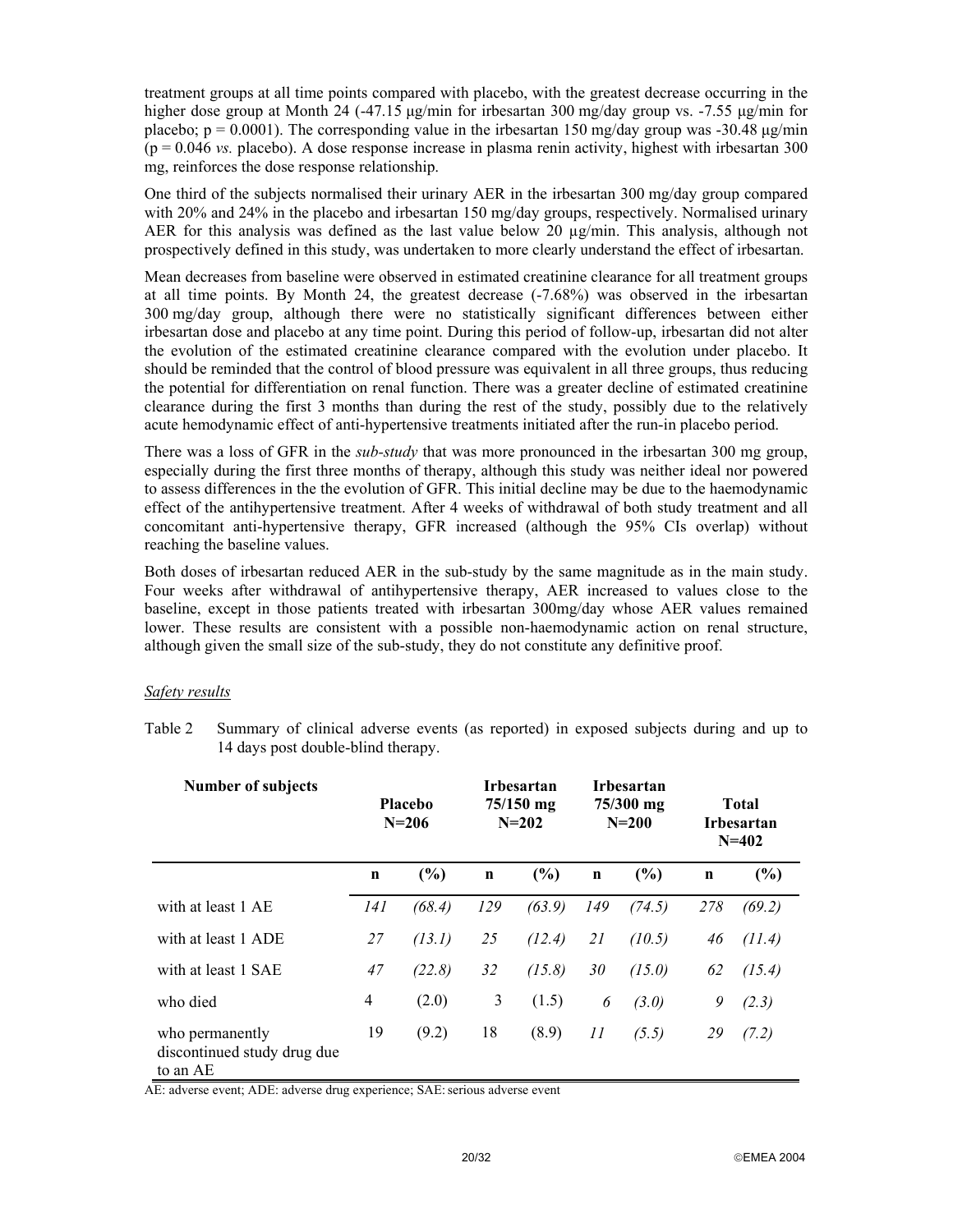A total of 17 subjects died during the study, of which: 1 never received study drug and died during the placebo-lead-in period, 5 received placebo, 2 received irbesartan 75 mg during the titration period (1 was randomised to irbesartan 150 mg and 1 was randomized to irbesartan 300 mg), 2 received irbesartan 150 mg, and 7 received irbesartan 300 mg. The relationship of one death (myocardial infarction, irbesartan 150 mg) to study medication was unknown whereas all the others were not considered related to study treatment according to the Investigator's assessment. The primary cause of death in 6 cases was cardiovascular (1 in the placebo group, 1 in the irbesartan 150 mg group, and 4 in the irbesartan 300 mg group); malignancy was the cause of death in 5 cases (1 in the placebo group, 2 in the irbesartan 150 mg group, and 2 in the irbesartan 300 mg group).

Of the 608 exposed subjects, 109 experienced SAEs during double-blind treatment; the frequency of occurrence was slightly higher in placebo-treated subjects (22.8%) compared to subjects treated with irbesartan 150 mg (15.8%) and irbesartan 300 mg (15.0%). The most frequently occurring SAEs were those associated with cardiovascular body system (8.3% in placebo-treated subjects and 6.2% in irbesartan-treated subjects). Adjudicated serious cardiovascular events occurred with similar frequency between placebo-treated subjects (8.7%) and irbesartan-treated subjects (6.0%). Myocardial infarction was the most frequently occurring event  $\langle 2\%$  frequency in each treatment group); heart failure and pulmonary oedema were reported more frequently in the irbesartan treatment groups whereas non-fatal myocardial infarction and unstable or new-onset angina were reported more frequently in the placebo group. These results should be interpreted with caution because of the small number of events (1.0% to 2.0%).

The rate of discontinuation owing to AEs was 9.2% for placebo-treated subjects, 8.9% for irbesartan 150 mg-treated subjects and 5.5% for irbesartan 300 mg-treated subjects.

The most commonly occurring AEs across all treatment groups were associated with the following body systems: cardiovascular system, nervous system, musculoskeletal/connective tissue, general, gastrointestinal, and respiratory system. The single most common AE was musculoskeletal pain (9.7% in placebo-treated subjects and 11.4% in irbesartan-treated subjects). Subjects receiving irbesartan 300 mg tended to have a higher overall incidence of reported clinical AEs compared with placebo-treated subjects. Subjects in the irbesartan 150 mg group reported clinical AEs at a similar or less frequent rate than did subjects in the placebo group, except for diarrhoea and nausea/vomiting. Diarrhoea may be dose-related, whereas nausea/vomiting, however, does not appear to be dose-related. Subjects in the 300 mg irbesartan group had a more frequent occurrence of musculoskeletal pain, dizziness, diarrhea, pulmonary infection, urination abnormality, depression, vertigo, and sleep disturbance than did placebo-treated subjects.

The frequency of laboratory AEs was low and the occurrence was similar between placebo-treated subjects (10.7%) and irbesartan-treated subjects (8.7%). There were no trends observed in laboratory AEs in any treatment groups. The proportion of patients with low creatinine clearance was higher in the irbesartan 300 mg group compared to placebo (8.1% vs. 4.5%), as was the proportion of patients with high serum potassium (2.0% in the irbesartan 150 mg group vs. 0% in the other two groups). The mean change from baseline in serum potassium at Month 12 was statistically significant for the comparison of irbesartan 150 mg and placebo. At Month 12, mean values for serum potassium decreased in the placebo group (-0.15 mEq/L from a baseline mean of 4.68) and increased in the irbesartan 300 mg group (0.03 mEq/L from a baseline of 4.67). These changes were small and were expected with an angiotensin II receptor antagonist. Finally, statistically significant mean  $(\pm SD)$ changes from baseline were observed at Months 12 and 24 for haemoglobin when comparing the irbesartan 300 mg group.

Overall, there was no clinically significant variation in BP, HR or bodyweight in any treatment group. ECG abnormalities occurred with similar frequency across all treatment groups with the exception of PR and QRS, which occurred with greater frequency in the irbesartan 300 mg group, although it was not possible to establish causality for these abnormalities. QT changes were reported with similar frequency in the irbesartan and placebo groups.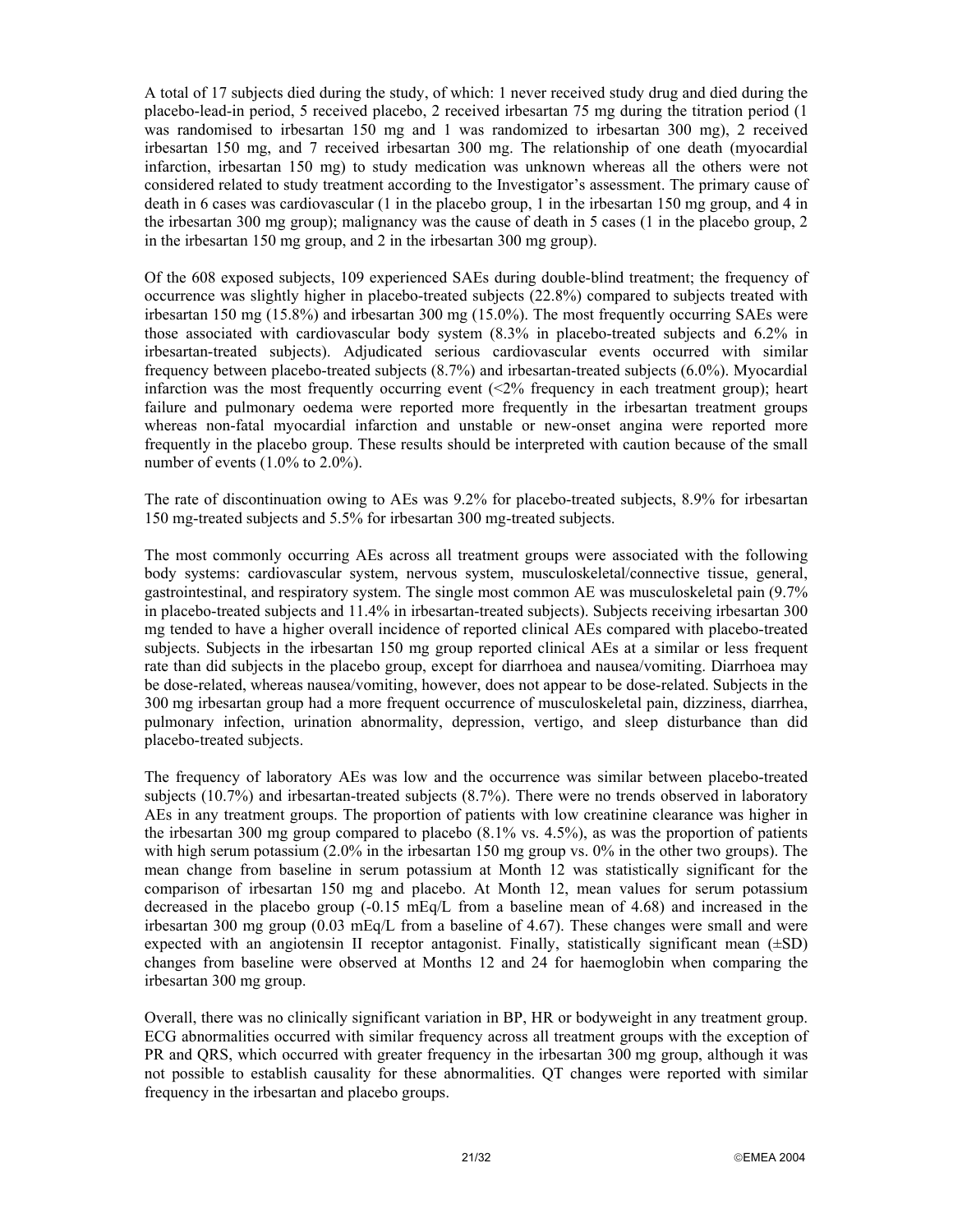# **IDNT study**

#### *Study design and objectives*

This was a multinational, multicentre, randomised, double-blind, placebo- and active-controlled study in hypertensive subjects with diabetic nephropathy due to type II diabetes comparing irbesartan (up to 300 mg/day) after a titration period of 8 weeks, with placebo and amlodipine (up to 10 mg/day) after a similar titration period. The study phases were as follows:

Screening (Period A; up to 3 weeks): Renal function was determined by measuring serum creatinine and 24-hour urine protein and albumin excretion in subjects with hypertension in either an untreated subject, or one receiving antihypertensive medication. ACEI, AIIRAs and calcium channel blockers (CCBs) were to be discontinued for at least 10 days prior to collection of the first 24-hour urine. Although CCBs could not be started during the Screening or Enrollment Periods, if a subject was taking one at the time consent was signed, they could continue until randomisation subject to the investigator's judgement. Use of other antihypertensive medication was permitted.

Enrollment (Period B; 7 to 14 days): Subjects were enrolled if the screening serum creatinine was 1.0- 3.0 mg/dl in women and 1.2-3.0 mg/dl in men, and their 24-hour protein excretion was  $\geq 900$  mg. If the Screening serum creatinine fell below the specified criteria, a subject could be entered if the creatinine clearance measured at the Screening visit was  $\leq 80$  ml/min in women and  $\leq 90$  ml/min in men. The difference between the Screening and Enrollment Period serum creatinines must not have been > than 25%. The maximum time permitted between the collection of the first 24-hour urine during Screening and the day of randomisation was 35 days.

Titration (Period C; 8 weeks): Subjects were randomised (1:1:1) to regimens of irbesartan or amlodipine or placebo, receiving once-daily in the morning initially at irbesartan 75 mg or amlodipine 2.5 mg or placebo (Level I). At the end of Week 2, the dose was increased to irbesartan 150 mg or amlodipine 5 mg or placebo once-daily in all subjects as tolerated (Level II regimen) and further increased to irbesartan 300 mg or amlodipine 10 mg or placebo once-daily at the end of Week 4 in all subjects as tolerated (Level III regimen). To allow for titration to the highest-tolerated dose, discontinuation of other antihypertensive medications was advisable and may have been required between randomization and Week 4. However, use of antihypertensive medication was permitted to maintain BP control, with the exception of ACEI, AIIRA, and CCBs. Additionally, a more rapid titration regimen, with an increase to Level II at Week 1 and Level III at Week 2 was allowed for subjects whose BP was difficult to control. Subjects who experienced symptoms of orthostatic hypotension or had a SeSBP < 120 mmHg were not titrated. Adjunctive antihypertensive medications were to be tapered or withdrawn to allow for titration to the highest dose of study drug tolerated. If symptoms persisted, subjects were to be "down-titrated". All subjects were to return at the end of 8 weeks to confirm that target blood pressure goals were reached (SeSBP ≤135 mmHg and SeDBP  $\leq$  85 mmHg, or for subjects with SeSBP > 145 mmHg at the Screening visit, the target decrease in SeSBP was at least 10 mmHg; the maximum allowable SeSBP was 160 mmHg).

Maintenance (Period D; 21-57 months): Subjects were seen every 3 months from the end of Month 3. Titration to the next level of study drug could occur at any time during the Maintenance Period in subjects who were not previously titrated to Level II or III study drug. Use of adjunctive antihypertensive agents was permitted throughout the trial (with the exception of ACEI, AIIRAs, and CCBs) to achieve target blood pressure. The same titration precautions were adopted as for Period C.

## *Objectives and endpoints*

The primary *objectives* of this trial were:

- to determine whether irbesartan increases the time to the primary composite endpoint [doubling of serum creatinine, ESRD (defined as renal transplantation or need for dialysis or serum creatinine equal to or greater than 6.0 mg/dl) or death (all-cause mortality)] compared to placebo.
- to compare the safety and tolerance of irbesartan with placebo when administered long-term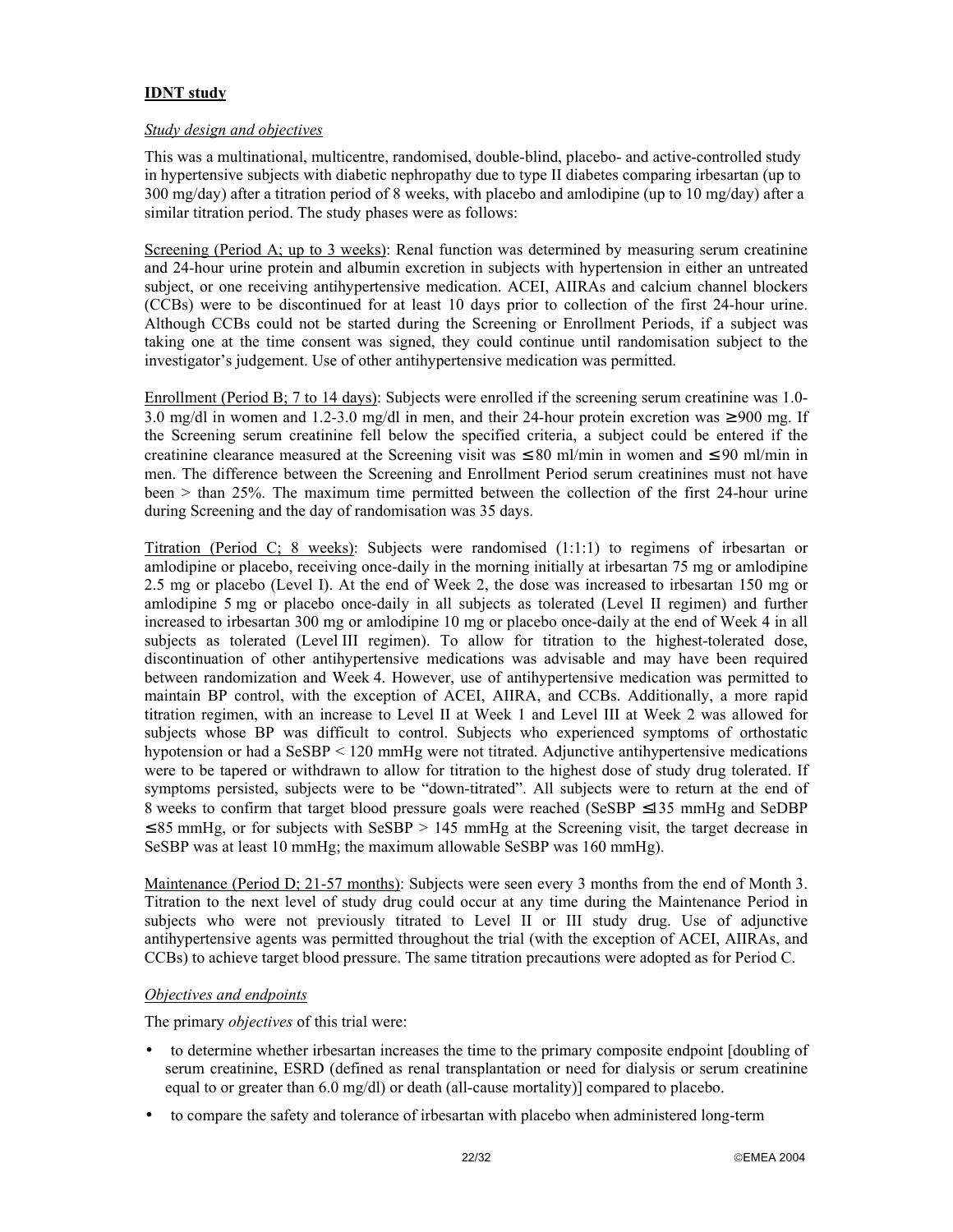The secondary objectives were:

- to determine whether irbesartan increases the time to the main composite endpoint compared to amlodipine;
- to determine whether irbesartan increases the time to a secondary cardiovascular composite endpoint (cardiovascular death, nonfatal myocardial infarction, hospitalisation for heart failure, permanent neurologic deficit attributed to stroke or above-the-ankle amputation) compared to placebo and amlodipine.
- To compare the safety and tolerance of irbesartan with amlodipine.

The tertiary objectives were:

• To determine whether irbesartan increases the time to a tertiary cardiovascular composite endpoint (cardiovascular death, nonfatal myocardial infarction, unplanned coronary artery revascularization procedure, heart failure requiring hospitalization or therapy with an ACEI or AIIRA, permanent neurologic deficit attributed to stroke, above-the-ankle or below-the ankle amputation or unplanned peripheral artery revascularization procedure) compared to placebo and amlodipine

The efficacy of irbesartan was evaluated using primary, secondary and tertiary outcome measures, defined as the time from randomisation until the first confirmed occurrence of any of the events of the primary, secondary and tertiary endpoints respectively.

### Diagnosis and inclusion/exclusion criteria:

Patients included were men and women aged 30 to 70 with type II diabetes mellitus (as per IRMA 2), hypertension (defined as in the IRMA 2 study in an untreated subject, or receiving antihypertensive medication) and proteinuria (24-hour urine protein excretion  $\geq 900$  mg) were studied. The exclusion criteria were similar to those applied in the IRMA 2 study.

# Statistical methods:

All randomised subjects were included in the efficacy analysis. Kaplan-Meier curves were generated for each of the 3 composite endpoints to show the estimated cumulative event rate over time for each treatment group. Irbesartan was compared with placebo or amlodipine with respect to the risk to event by the log-rank test, and the relative risk was estimated by Cox-proportional-hazards regression containing only a term for treatment. Additionally, Cox regression analyses were used to compare irbesartan with placebo adjusting for baseline characteristics or a time-dependent covariate, mean arterial blood pressure, separately. The same displays and analyses were generated for the individual components of the primary composite endpoint.

# *Results*

A total of 1715 subjects were randomised (placebo: 569, irbesartan: 579, amlodipine 567) and 1699 received treatment, of which 1291 (76.0%) completed double-blind therapy and 408 (24.0%) discontinued prematurely with a similar incidence among the 3 treatment groups. The most common reasons for discontinuation were AEs and requiring therapy with prohibited medications.

The mean duration of double blind study treatment for each treatment group was 793 days for placebo, 815 days for irbesartan, and 773 days for amlodipine. The final daily dose of amlodipine was 10 mg in 85% of patients and 300 mg irbesartan in 83% of patients.

23/32 **EMEA 2004** In general, there were no imbalances between the treatment groups in the various demographic and baseline characteristics deemed large enough to affect the efficacy comparisons. Overall, 66.5% of the subjects were male, 72.4% were Caucasian and only 27.1% of the subjects were aged 65 or more. Mean BMI was 30.8; the duration of diabetes was somewhat shorter in the amlodipine group (13.9 years) compared to placebo and irbesartan groups (15.0 and 15.5 years, respectively). Overall, 57.8% of the patients were using insulin treatment, 45.4% had a history of cardiovascular disease and 44.1% had prior ACE-I use. The mean serum creatinine was 1.68 mg/dl, estimated creatinine clearance 57.8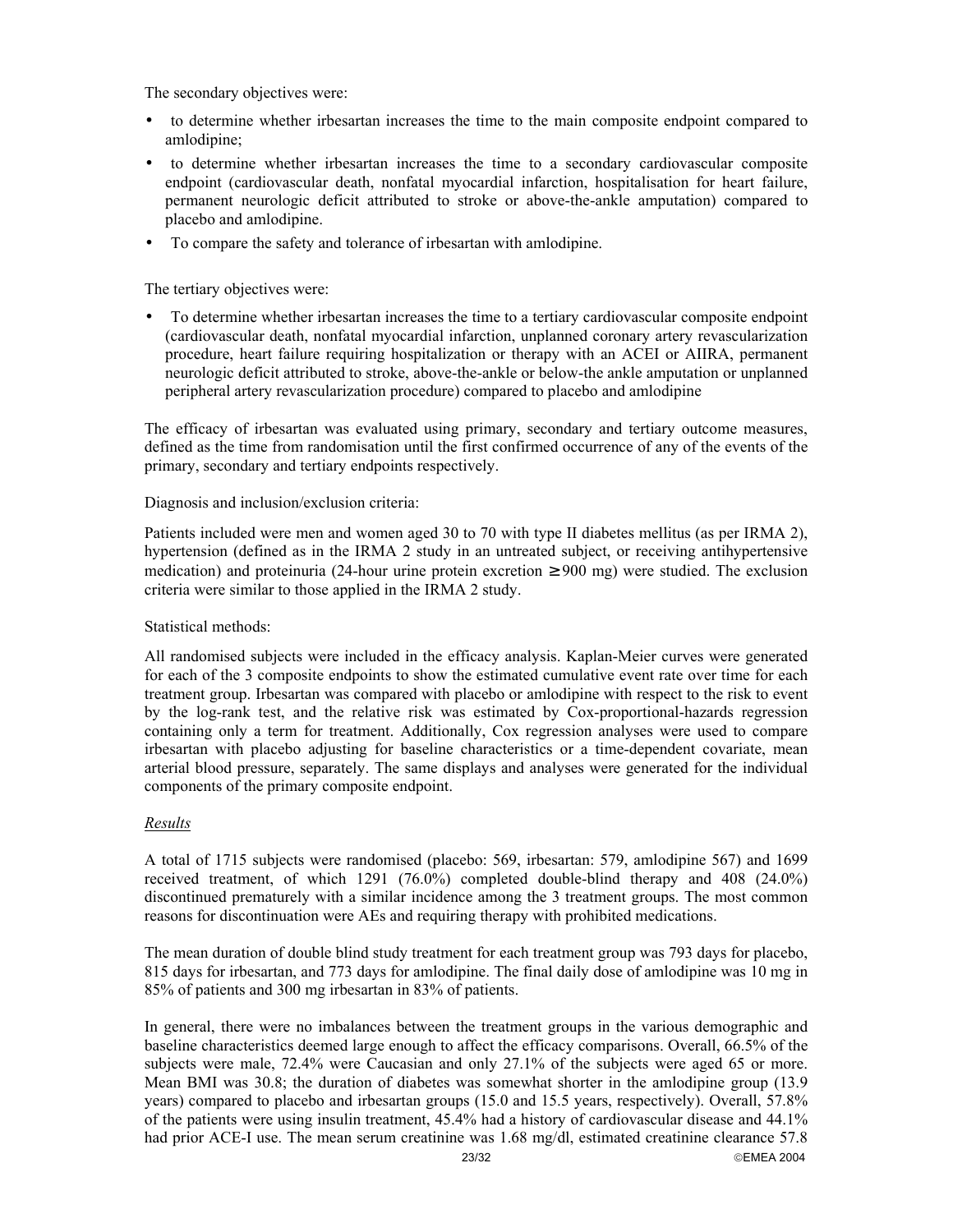ml/min/1.73 sqm, and mean urinary protein excretion rate was 3005 mg/24 h. In the overall study population, the mean baseline SeSBP was 159 mmHg and SeDBP was 87 mmHg.

Regarding *concomitant medication* during the double-blind period, 70% of the subjects in placebo group received insulin therapy *vs.* 67.1% in the irbesartan group and 67.8% in the amlodipine group. As far as oral hypoglycemic agents are concerned, 39.8% in the placebo group, 42.8% in the irbesartan group, and 41.5% in the amlodipine group received sulfonylureas. Metformin was used by 28.6% of the placebo group, by 32.6% of the irbesartan group, and by 30.7% of the amlodipine group. Beta-blockers were most commonly used adjunctive antihypertensive agents (52% in the placebo group, 43.5% in the irbesartan group, and 40.6% in the amlodipine group); followed by alpha/beta adrenergic blockers agents (48.1% in the placebo, 43.2% in the irbesartan, and 41.5% in the amlodipine group). Many of the subjects received loop diuretics at the time of enrollment (41.2%, 43.3%, and 38.8% in the placebo, irbesartan, and amlodipine groups, respectively) and the percentages increased during the course of the study (71.9%, 67.2%, and 73.5% in the placebo, irbesartan, and amlodipine groups, respectively). The majority of subjects required two to four antihypertensive agents as concomitant treatment during the double-blind period to control blood pressure. Mean arterial pressure (MAP) was significantly higher by 2.9 mmHg in the placebo group ( $p = 0.0001$ ) than in the two active treatment groups, which did not differ significantly in MAP results.

### *Efficacy*

Patients in the irbesartan group demonstrated a 20% relative risk reduction in the primary endpoint *vs.* placebo ( $p = 0.0234$ ) and a 23% relative risk reduction in the primary endpoint *vs.* amlodipine  $(p = 0.0064)$ . Irbesartan was still significantly different from placebo and amlodipine after the disparity in blood pressure control was taken into account.

| Event             | Number (%) of Subjects |           |            | % Relative Risk Reduction |                       |  |
|-------------------|------------------------|-----------|------------|---------------------------|-----------------------|--|
|                   | Irbesartan             | Placebo   | Amlodipine | Irbesartan <i>vs.</i>     | Irbesartan <i>vs.</i> |  |
|                   | $N = 579$              | $N = 569$ | $N = 567$  | placebo                   | Amlodipine            |  |
| Primary Composite | 189                    | 222       | 233        | 20                        | 23                    |  |
| Renal Endpoint    | (32.6)                 | (39.0)    | (41.1)     | $p = 0.0234$              | $p = 0.0064$          |  |

|  |  |  | Table 3: IDNT: Primary Composite Endpoint |  |
|--|--|--|-------------------------------------------|--|
|--|--|--|-------------------------------------------|--|

The Kaplan-Meier curve of irbesartan shown below clearly separates from the amlodipine and placebo curves as early as 15 months and continues to diverge during the course of the study whereas the amlodipine and placebo curves cannot be differentiated

Figure 2: Time to Occurrence of Primary Composite Endpoint: Kaplan-Meier Estimates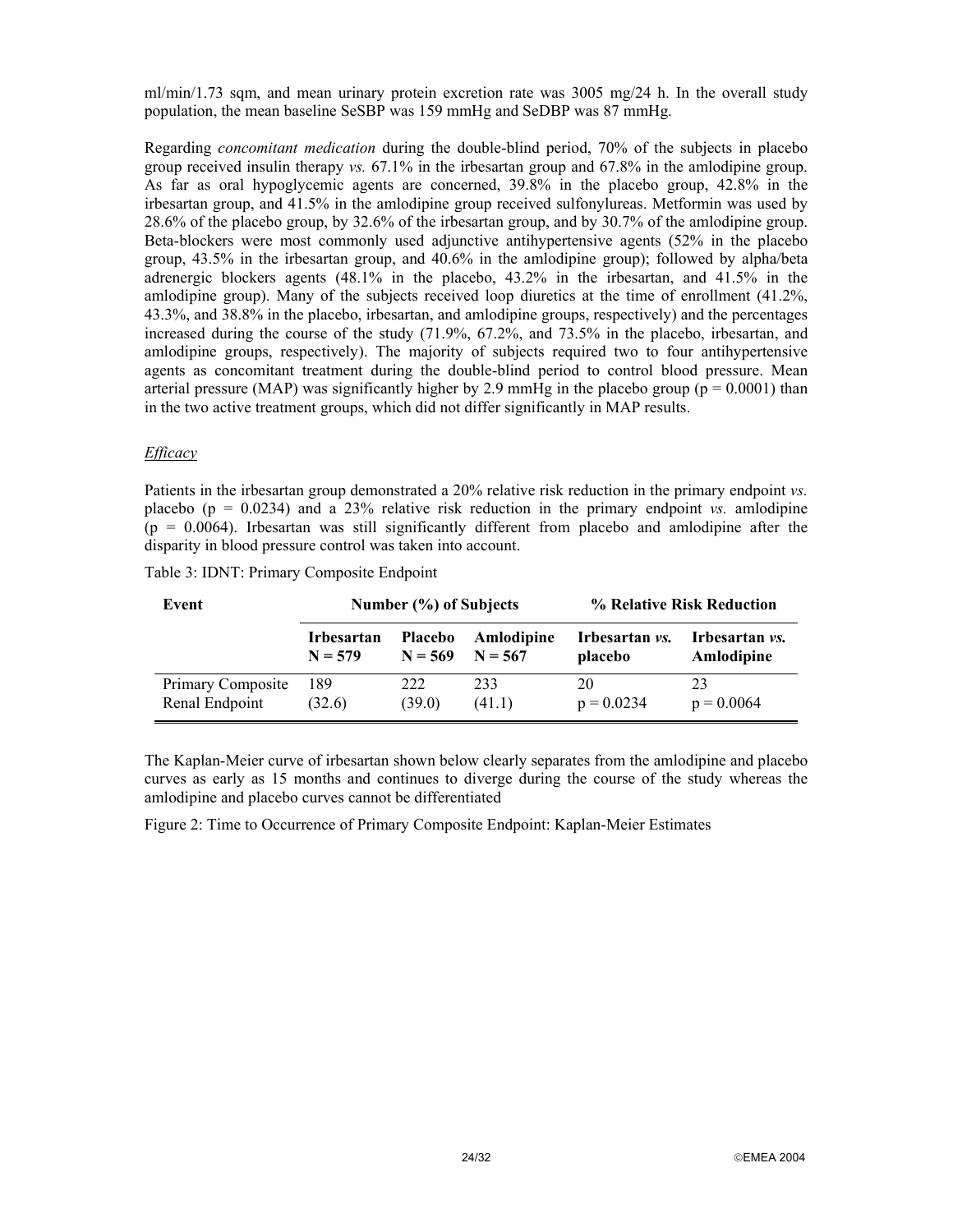

The total occurrence of the individual outcomes during the complete course of the study is summarised below (Table 4).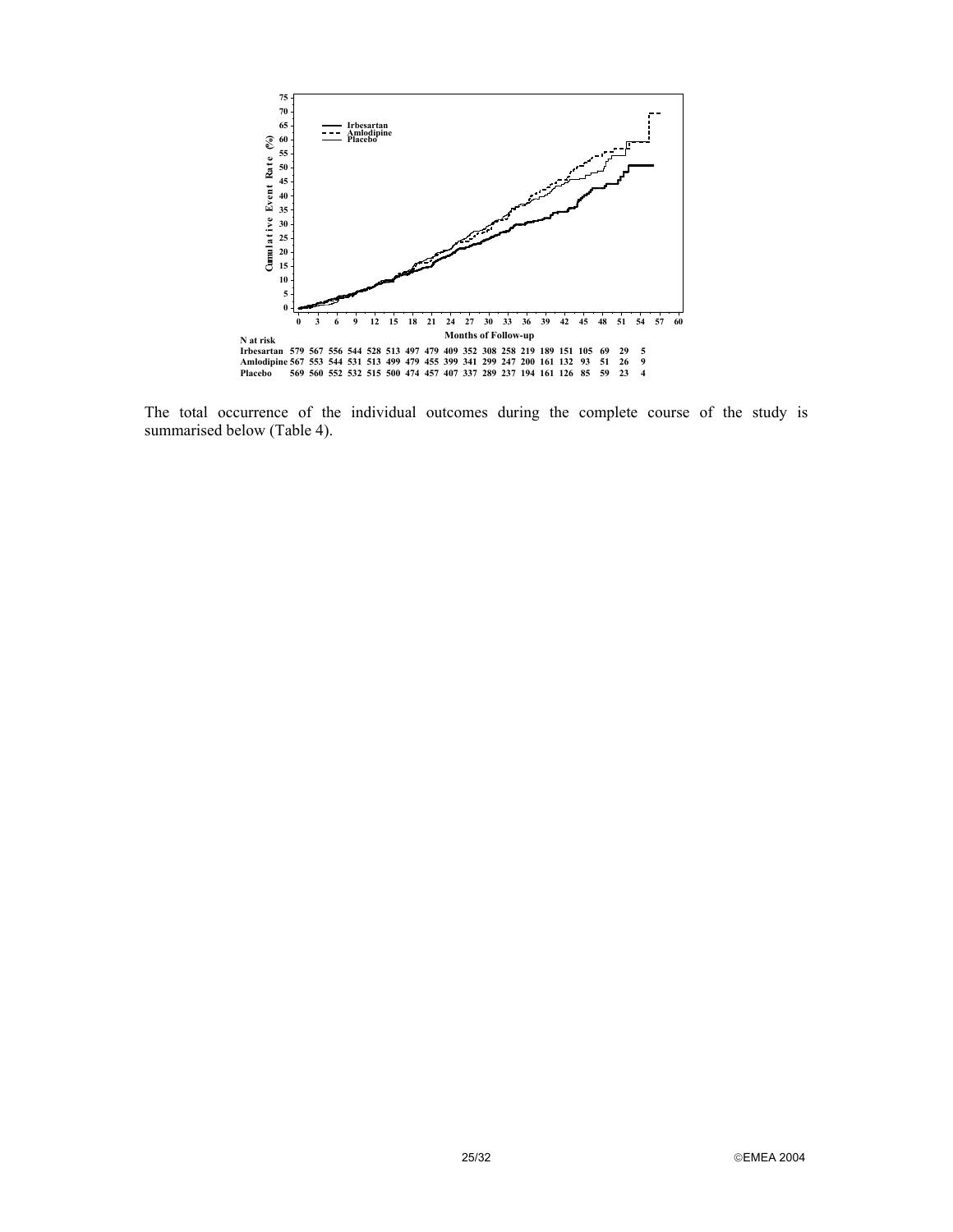| Occurrence <sup>a</sup> of: |                                | Number (%) of Subjects |                                | <b>Relative Risk Reduction</b> |              |  |
|-----------------------------|--------------------------------|------------------------|--------------------------------|--------------------------------|--------------|--|
|                             | <b>Irbesartan</b><br>$N = 579$ | Placebo<br>$N = 569$   | <b>Amlodipine</b><br>$N = 567$ | Irbesartan vs. placebo         | Irbes<br>Aml |  |

|                                                | $N = 579$ | $N = 569$  | $N = 567$ |                 |              | <b>Amlodipine</b> |        |
|------------------------------------------------|-----------|------------|-----------|-----------------|--------------|-------------------|--------|
|                                                |           |            |           | $\mathbf{R}$    | $\mathbf{p}$ | $\mathbf{R}$      | p      |
|                                                |           |            |           | $(95\%$ CI)     |              | $(95\%$ CI        |        |
| Death                                          | 87(15.0)  | 93 (16.3)  | 83 (14.6) | 0.92            | 0.5683       | 1.04              | 0.8083 |
| (all causes)                                   |           |            |           | $(0.69-1.23)$   |              | $(0.77 - 1.40)$   |        |
| Doubling of Serum                              | 98 (16.9) | 135(23.7)  | 144(25.4) | 0.67            | 0.0027       | 0.63              | 0.0003 |
| Creatinine                                     |           |            |           | $(0.52 - 0.87)$ |              | $(0.49 - 0.81)$   |        |
| <b>ESRD</b>                                    | 82 (14.2) | 101(17.8)  | 104(18.3) | 0.77            | 0.0731       | 0.77              | 0.0746 |
|                                                |           |            |           | $(0.57 - 1.03)$ |              | $(0.57 - 1.03)$   |        |
| <b>ESRD</b> or Death                           | 151(26.1) | 169(29.7)  | 162(28.6) | 0.85            | 0.1331       | 0.90              | 0.3648 |
|                                                |           |            |           | $(0.68-1.05)$   |              | $(0.72 - 1.13)$   |        |
| <b>ESRD</b> or Doubling<br>of Serum Creatinine | 125(21.6) | 158 (27.8) | 179(31.6) | 0.74            | 0.0116       | 0.66              | 0.0003 |
|                                                |           |            |           | $(0.59 - 0.94)$ |              | $(0.53 - 0.83)$   |        |

a The individual components do not represent a breakdown of the combined primary endpoint but rather the total number of subjects experiencing an event during the course of the study.

Irbesartan caused a non-statistically significant 23% relative risk reduction in ESRD compared with either placebo ( $p = 0.0731$ ) or amlodipine ( $p = 0.0746$ ). Given the similarity of the results of both comparisons, a *post-hoc* analysis of irbesartan *vs.* pooled placebo and amlodipine groups was performed leading to a statistically significant result ( $p = 0.0422$ ). This analysis is not felt to be appropriate and is therefore not reviewed here.

There was no difference in all cause mortality across the three groups, although the study was not powered to show a difference on mortality alone. The inclusion of all-cause mortality in the composite endpoint was considered necessary to ensure that the effect observed was not undermined by a potentially harmful effect on mortality. The results do not indicate an adverse effect of irbesartan on mortality.

All comparisons show statistically significant differences only when doubling of serum creatinine is included in the outcome. The significant decrease in time to doubling of serum creatinine was supported by additional analyses. The yearly rate of change of serum creatinine and creatinine clearance were statistically significantly lower ( $p<0.05$ ) in the irbesartan group than in both the other groups. Urine protein and albumin excretion were similar in all 3 groups at baseline but a statistically greater ( $p<0.001$ ) reduction was observed only in the irbesartan group, despite larger numbers of patients being removed from the placebo and amlodipine arms when they reached a renal endpoint. These data confirm a positive effect of irbesartan on renal function.

Cox regression models adjusting individually for baseline prognostic factors were used to assess the relative risks for 17 *a priori* baseline prognostic factors that predict the primary composite endpoint and assess consistency of treatment effects across sub-populations. Based on these analyses, the relative risk for the primary composite endpoint for patients treated with irbesartan compared with placebo controls is lower for males than females (0.79; CI: 0.65-0.96) and relatively lower for whites than non-whites (0.81; CI: 0.67-0.98). The relative risk also increases for every unit increase in age, unit increase in duration of diabetes, unit increase in seated MAP, unit increase in serum creatinine, unit increase in AER and unit increase in protein excretion rate.

Sub-groups were also identified (e.g.,  $\leq 65$  years and  $\geq 65$  years) and the relative risk of treatment with irbesartan compared with placebo determined using Cox regression models (see figure below).

**Irbesartan** *vs.* **placebo Irbesartan** *vs.*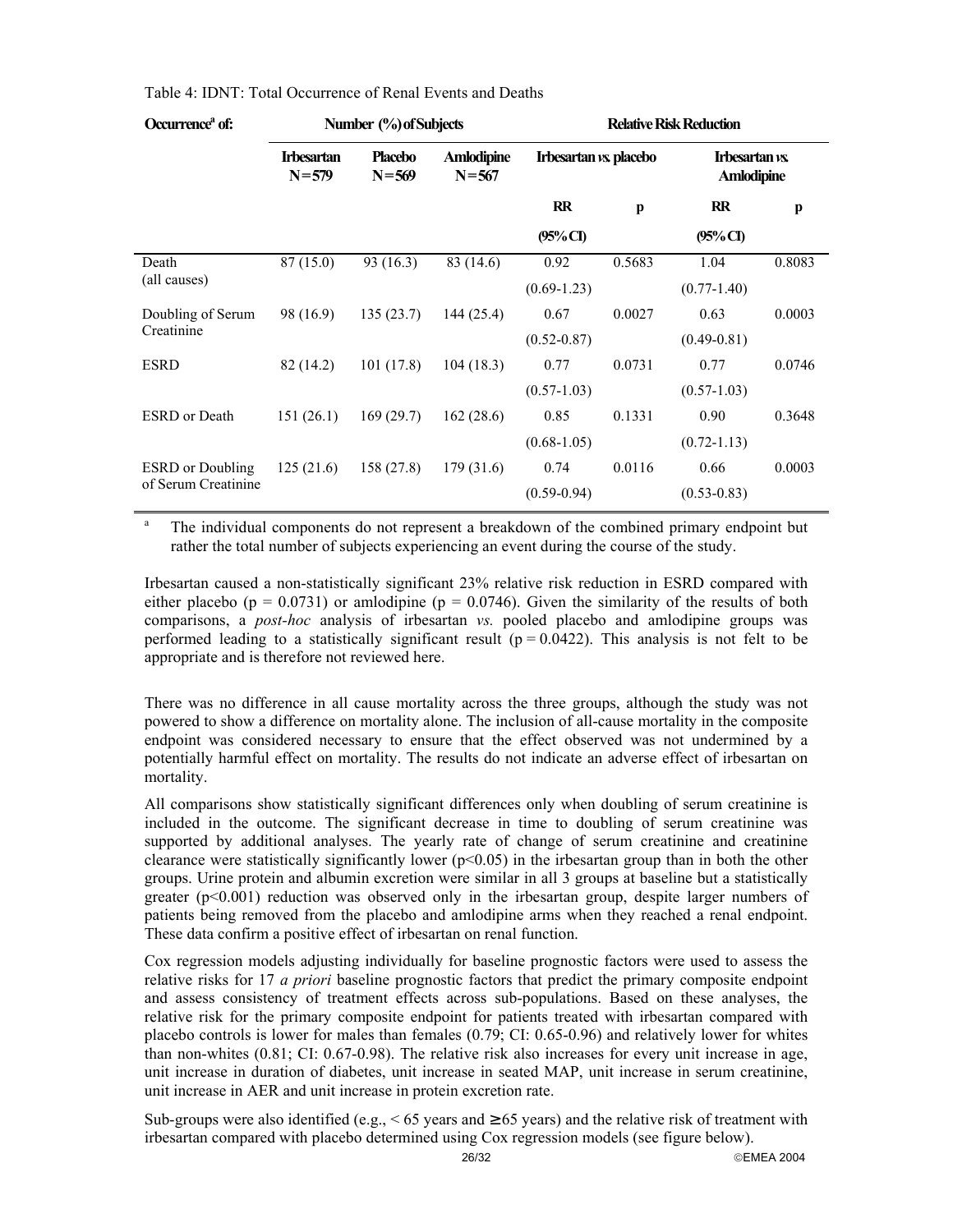



With respect to the female subgroup, the relative risk was lower for males (0.68; CI: 0.53-0.88] than females (0.98 [CI: 0.72-1.34]). The number of subjects was small to detect a significant difference between treatment groups and the confidence interval for relative risks were wide. No clinically meaningful imbalance was observed in baseline characteristics or concomitant medication usage in the male and female subgroups. With respect to geographical region, the relative risk was lower for Europeans (0.74 [CI: 0.54-1.01] than for North Americans (0.95 [CI: 0.71-1.27]). Among allrandomised patients in the North American region, 47% were non-white, 51% had a history of cardiovascular disease and 58% prior use of ACE-I, all higher than the corresponding percentages for European patients (6%, 43% and 35%, respectively). These differences might have contributed to the higher incidence of the renal composite endpoint observed in the North American region.

As for the secondary cardiovascular endpoint, there were no significant differences among any of the groups with respect to the composite cardiovascular endpoint or any of its components. Cardiovascular death rates were also similar across the groups as was time to death from cardiovascular disease. The only differences were observed in the incidence of non-fatal MI and stroke (lower for amlodipine) and hospitalisation for heart failure (lower for irbesartan). These findings are based on inappropriately powered *post hoc* analysis and should be interpreted with caution.

Similarly, there was no statistically significant relative risk reduction in the tertiary cardiovascular composite endpoint for irbesartan *vs.* placebo or amlodipine.

Other changes in efficacy measures *can be summarised as follows:*

- irbesartan demonstrated a significant reduction in the annual rate of increase in serum creatinine as compared with placebo ( $p = 0.004$ ) and amlodipine ( $p = 0.013$ ).
- irbesartan demonstrated a significant reduction in the annual rate of decline in creatinine clearance compared with placebo and amlodipine.
- Mean changes from baseline in serum creatinine and creatinine clearance, albumin excretion rate and protein excretion rate showed trends in favour of irbesartan. The results should be viewed with caution due to small numbers of patients in the late timepoint analyses.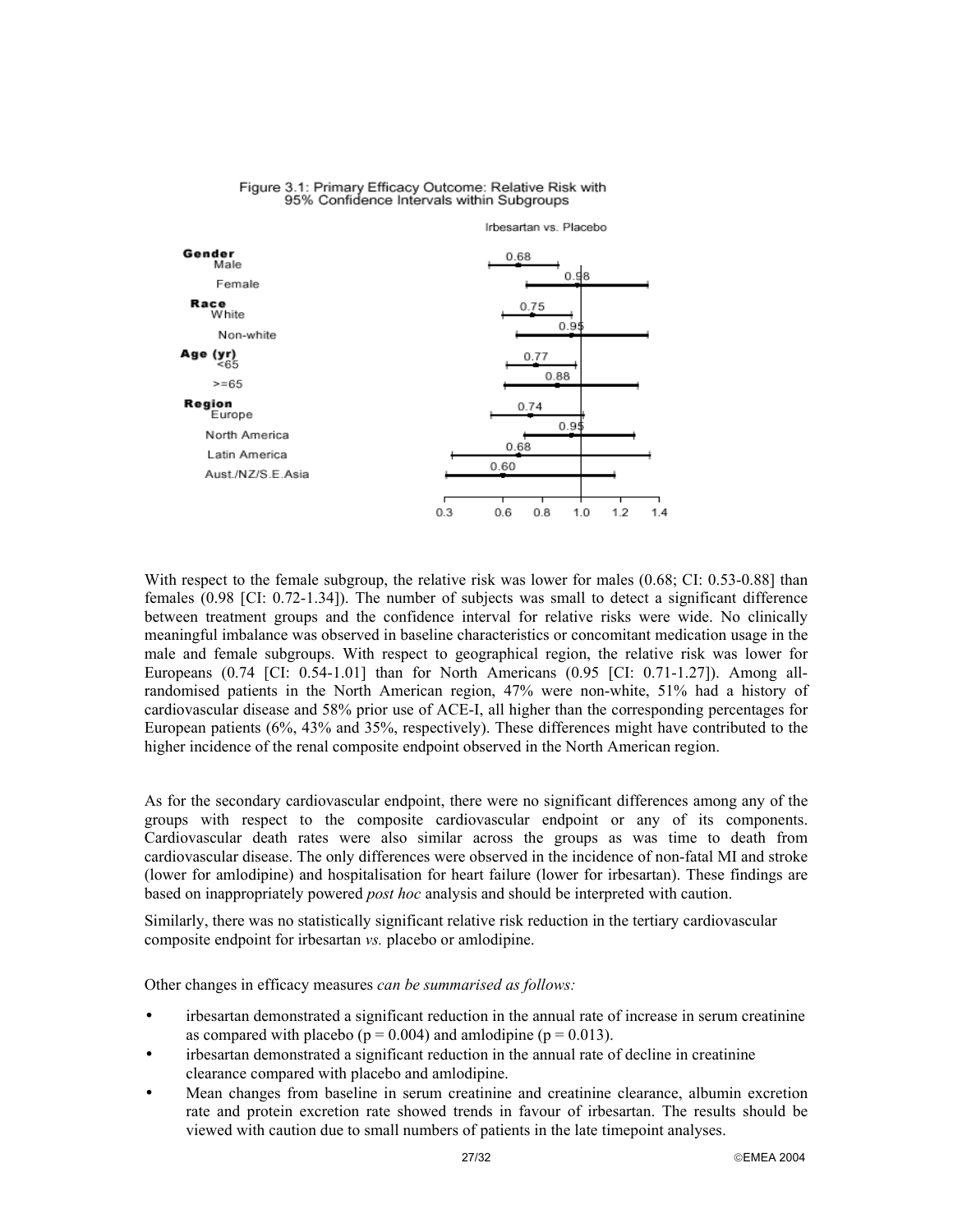• Triglycerides tended to increase from baseline on irbesartan (statistically significant at Month 12 but not at months 24, 36, and 48). Urine urea nitrogen excretion rate tended to decline from baseline with time, but generally less so for irbesartan than for placebo.

The decrease from baseline in each of the *blood pressure* parameters in either position was statistically significantly greater for irbesartan than for placebo ( $p \le 0.049$ ). However, the differences between irbesartan and amlodipine in mean change for the blood pressure parameters ( $p \ge 0.120$ ) were not statistically significant. There were no significant differences in change in heart rates when irbesartan was compared to either placebo or amlodipine.

# *Safety*

The overall summary of clinical AEs, adverse drug experiences, (ADE), serious adverse events (SAE), and deaths in terms reported by the Investigators is shown below. Of the 1699 treated subjects, 1082 (63.7%) experienced SAEs. The frequencies of the most common ( $\geq$  1%) SAEs and cardiovascular events by adjudicated terms, during and up to 14 days post double-blind therapy, by body system and treatment group were similar across the treatment groups. With the exception of ADEs (most frequently reported in the amlodipine group), there were no clear differences between the treatment groups.

Table 5. Summary of Clinical Adverse Events (as Reported) During and Up to 14 Days Post Double-Blind Therapy by Treatment Group

|                              | Number (%) of Subjects      |                                |                         |  |  |  |
|------------------------------|-----------------------------|--------------------------------|-------------------------|--|--|--|
| Event                        | <b>Placebo</b><br>$N = 563$ | <b>Irbesartan</b><br>$N = 577$ | Amlodipine<br>$N = 559$ |  |  |  |
| AE, total $(\%$ of subjects) | 524(93.1)                   | 540 (93.6)                     | 526(94.1)               |  |  |  |
| $ADE^a$                      | 225(40.0)                   | 266(46.1)                      | 285(51.0)               |  |  |  |
| $SAE^a$                      | 326(57.9)                   | 326(56.5)                      | 317(56.7)               |  |  |  |
| Death <sup>b</sup>           | 90(16.0)                    | 86 (14.9)                      | 79 (14.1)               |  |  |  |

<sup>a</sup> Subset of total AEs: subject may be represented in more than one category

<sup>b</sup> During and post double-blind therapy

Discontinuations due to adverse events occurred at a similar rate in the groups: placebo 6.4%, irbesartan 7.5% and amlodipine 7.9%, and, with the exception of oedema (highest frequency in the amlodipine groups), the AEs did not lead to any differences between the groups as regards treatment discontinuation.

Regarding *deaths*, a total of 255 subjects died during and post double blind therapy; 90 (16.0%) in the placebo group, 86 (14.9%) in the irbesartan group, and 79 (14.1%) in the amlodipine group. The incidence and causes are similar in the 3 treatment groups. There were 130 deaths adjudicated to the cardiovascular system (49 irbesartan, 41 placebo, and 40 amlodipine) and 76 deaths in the General body system (26 placebo, 26 amlodipine and 24 irbesartan). In addition, 8 randomised subjects died but never received study medication. The most frequent adjudicated cause of death in the cardiovascular system was sudden death (5.3% placebo, 5.0% irbesartan and 4.1% amlodipine), followed by MI (1.9% irbesartan, 1.4% amlodipine, and 1.1% placebo) and invasive cardiac procedure (1.2% irbesartan, 0.9% amlodipine, and 0.7% placebo).

Fewer subjects experienced a hypertensive crisis in the amlodipine group (1 subject with amlodipine 10 mg) compared to the placebo (7 subjects) and irbesartan groups (7 subjects with irbesartan 300 mg). All seven of the hypertensive crises in the irbesartan group were assessed as unrelated to study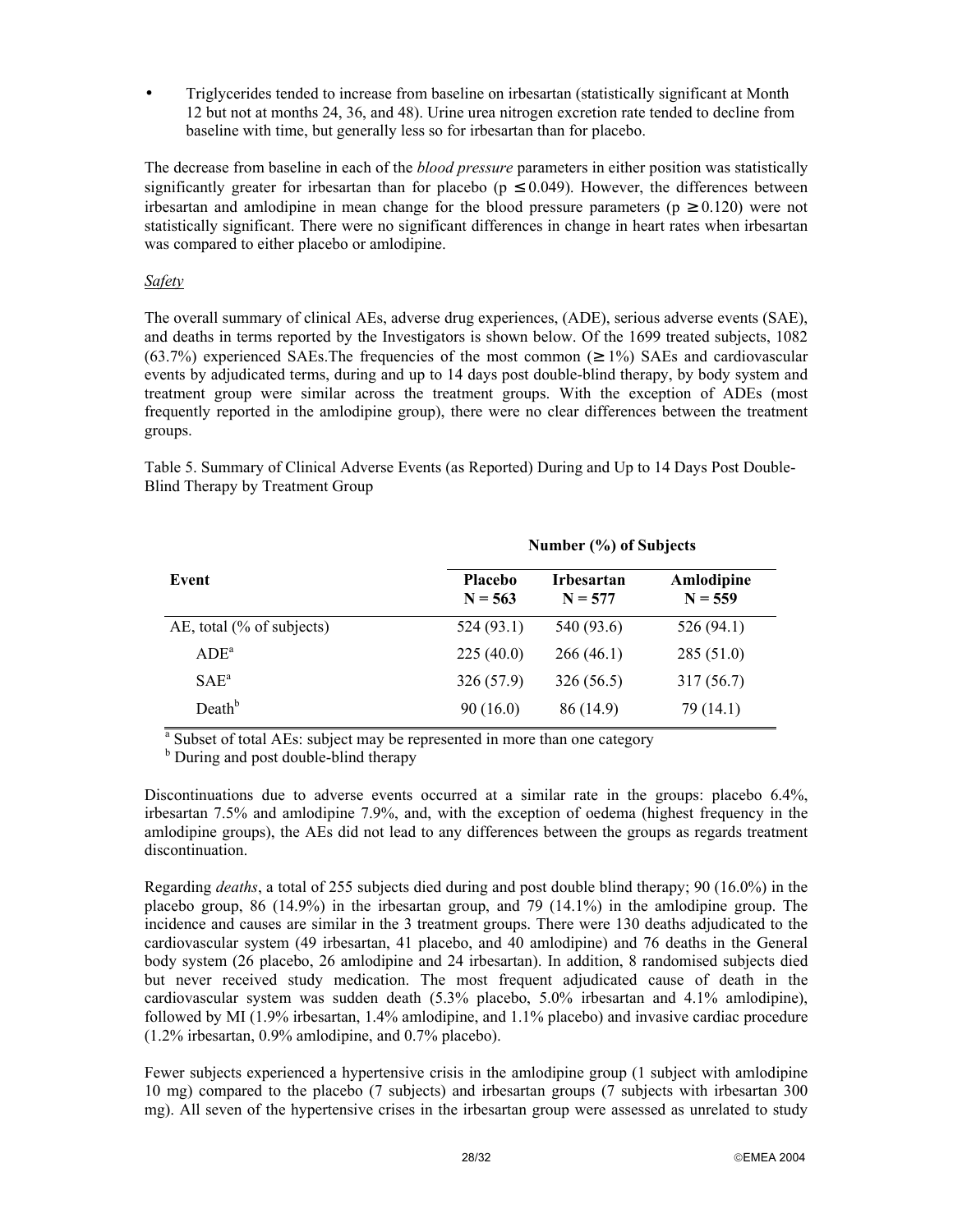drug and five such cases were assessed as severe. Only one of the cases in the placebo group was graded severe.

A total of seven subjects (4 placebo and 3 irbesartan) experienced a hypoglycemic coma or symptoms, or diabetic coma or complication during and up to 14 days post double-blind therapy. Regarding the irbesartan-exposed subjects, two patients experienced a hypoglycemic coma and one experienced hypoglycemic symptoms. These cases were assessed as unrelated to study drug.

Anaemia was reported slightly more frequently in the irbesartan group, heart failure tended to occur more frequently in the amlodipine group and pulmonary congestion was less frequent in the irbesartan group. Conversely, myocardial infarction tended to occur less frequently in the amlodipine group.

The only treatment-emergent *laboratory AE* with a clearly higher incidence in the irbesartan group was high serum potassium: 9.4% with placebo, 8.1% with amlodipine and 23.2% with irbesartan. Sixteen subjects with persistent hyperkalemia were discontinued due to persistent hyperkalemia: 11 with irbesartan, 3with amlodipine, and 2with placebo.

One hundred and seven (18.6%) irbesartan subjects met the marked abnormality criteria (>6 mEq/l) for high potassium values, compared to  $34$  (6.2%) amlodipine subjects, and  $34$  (6.0%) placebo subjects. The data were reanalysed using a more clinically relevant cut-off ( $> 5.5$  mEq/l) following a request from CPMP. The results showed a high frequency of mild transient elevations in serum potassium and in IDNT a large relative risk reduction was observed in subjects who developed mild hyperkalemia, although these results should be regarded with caution. These laboratory findings lacked clinical significance given that few patients discontinued therapy or required intervention due to mild hyperkalemia.

### **Discussion**

The MAH has conducted two studies to support this indication: IRMA 2 included patients with early renal damage whereas IDNT included patients with more advanced renal impairment. As hypertension itself can be a risk factor for the renal disease, comparability between the groups of treatment both at baseline and at the end of the study was ensured. Although the recommended target levels of blood pressure for the target population were higher than those currently recommended at the time the pivotal studies were performed, this should not impact the results of either study as long as the blood pressure levels attained were comparable accross the treatment groups.

It is generally believed that interference in the renin-angiotensin system with ACEIs slows the progression of renal disease in patients with type 1 diabetes, making an ACE-I the preferable comparator instead of a calcium channel blocker. However, direct proof that they decrease the rate of progression of renal damage in hypertensive patients with type 2 diabetes is not available, and consequenly, the clinical trials necessarily included a placebo arm. A further comparator arm is included in the IDNT study, namely amlodipine, to assess whether any improvement is related to the renin-angiotensin system interference and not just to normalisation of blood pressure.

Although the recommended posology in the SPC (initial dose 150 mg, maintenance dose 300 mg per day) is not in line with the titration scheme used in both studies (two step titration from 75mg to 150mg followed by 300mg), no major safety concerns are anticipated based on the data provided. In addition, the proposed dosing regimen is expected to facilitate patient compliance.

### • **IRMA 2**

29/32 EMEA 2004 Considering the Note for Guidance on clinical investigation of medicinal products in the treatment of diabetes mellitus (CPMP/EWP/1080), the study objectives and endpoints are appropriate. Progression of microalbuminuria to macroalbuminuria is an "intermediate" endpoint that should preferably be supported by at least 24-month data indicating a favourable evolution of glomerular filtration (GFR). Both in absolute and relative terms, the risk reduction in time to occurrence of clinical proteinuria with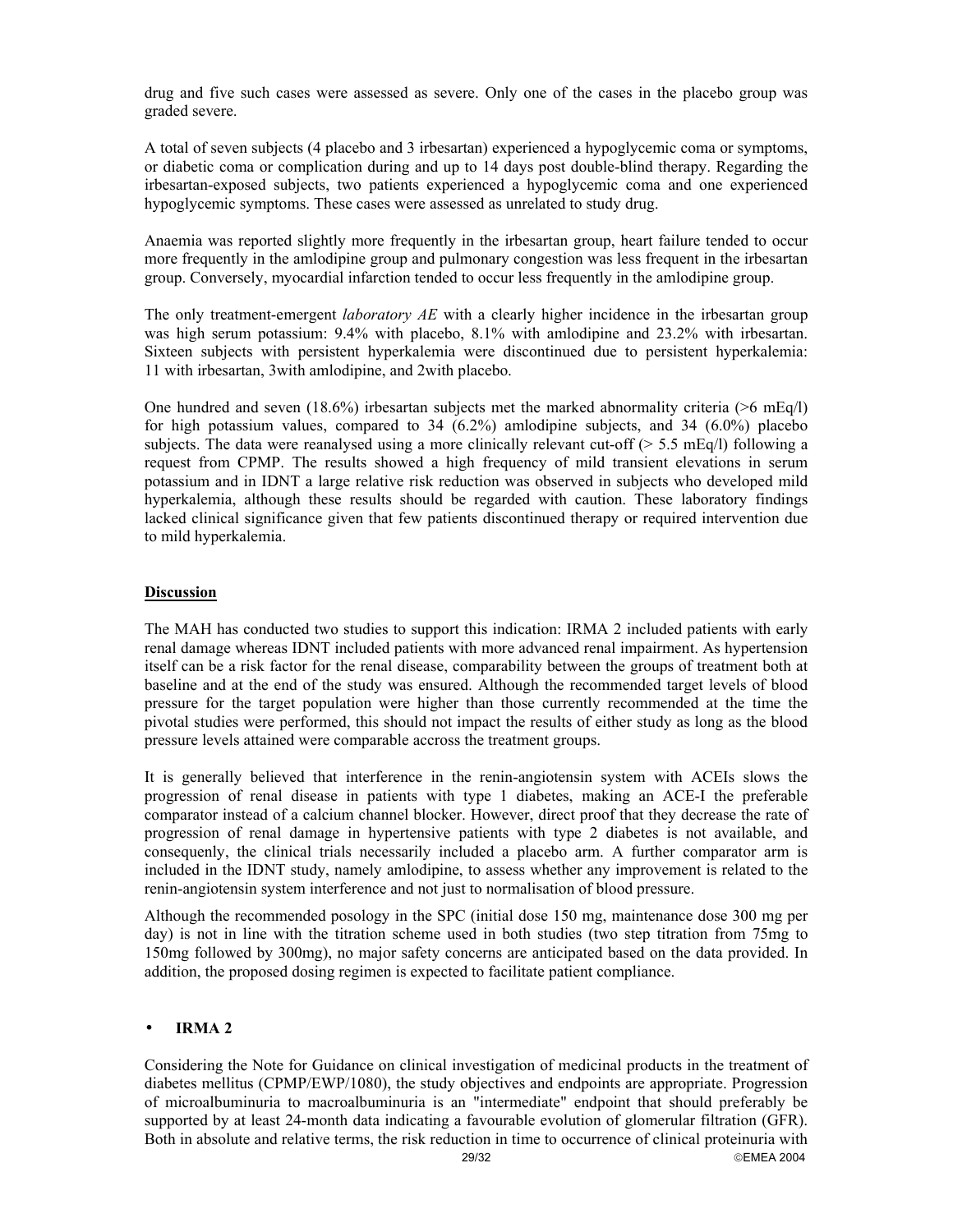the 300 mg dose is statistically significant and appears sustained after 4 weeks of treatment cessation, despite the lack of a favourable evolution of GFR compared to placebo, even if it is acknowledged that IRMA-2 was neither optimal nor powered to demonstrate a beneficial effect on GFR due to the study design and the relatively short follow-up (indeed, GFR was only assessed in the GFR substudy). This lack of positive effect of irbesartan on GFR has been reflected in section 5.1 of the SPC. In fact, a "rebound effect" on GFR and creatinine clearance was observed as both tended to decrease more during irbesartan than placebo treatment, especially during the initial 3 months of treatment. It must be noted, however, that previous studies suggest that the faster initial decline in GFR (or creatinine clearance) is due to a functional (haemodynamic) effect of anti-hypertensive treatment and is reversible, while the sustained slower decline reflects the beneficial effect on progression of diabetic nephropathy. In any case, the results with regard to GFR change were not statistically significantly different between irbesartan and placebo in this trial.

As stated previously, a change in GFR is considered a harder endpoint than a delay in the progression to clinical albuminuria. However, in view of the patients' early-stage disease, the slow course of the nephropathy over the short period of two years, and the haemodynamic effect of the antihypertensive treatment, it would be difficult to distinguish differences in GFR changes between groups at this early stage of the disease. The alternative use of kidney biopsies to analyse renal integrity is not very feasible. Thus, a significant delay in the more surrogate endpoint "progression to macroalbuminuria" is considered clinically relevant despite the absence of a positive effect on GFR. In this respect, the results of the IDNT trial provide reassurance since irbesartan was not found to have deleterious effects on the kidney.

The demographic and disease characteristics were adequately balanced between the groups. Subgroup analyses have shown that the non-significant imbalance in some specific baseline characteristics (duration of diabetes, prior insulin use or prior antihypertensive medication) cannot explain the differences in the primary efficacy outcome as observed in the IRMA2 trial. Similarly, supplementary analyses with regard to proportion of patients achieving target BP level in the treatment groups does not suggest any clinically significant differences.

The *safety profile* of irbesartan (150 mg or 300 mg) in the population of patients with hypertension and incipient diabetic type 2 nephropathy is acceptable and does not greatly differ from the one observed in general hypertension. The risk of hyperkalemia in this patient population with elevated BP and early diabetic nephropathy appears low. Only dizziness and diarrhoea were clearly more frequent during irbesartan 300 mg compared to placebo. These findings are already reflected in section 4.8 of the SPC.

Regarding the possibility of interaction between oral antidiabetic treatments (metformin, sulfonylureas and thiazolidinediones) and irbesartan, although no proper drug-drug interaction studies have been performed, potentially and clinically relevant interactions between antidiabetic drugs (either metabolised through the CYP2C9/other isoenzime pathways or not metabolised) and irbesartan are not anticipated. In addition, data provided on glycemic control and other related adverse events are reassuring regarding the safety profile of the drug in diabetic populations.

# • **IDNT study**

The general design of the trial is appropriate and the composite endpoint of doubling of serum creatinine, progression to end-stage renal disease (ESRD) and all-cause mortality acceptable, although the study was not powered to detect differences in the individual subcomponents. Time to doubling of serum creatinine and the evolution of chronic renal failure defined as the need for maintenance dialysis or transplantation or sustained increase in plasma creatinine  $(>=250 \mu mol/l)$  are considered hard endpoints in this population. In the current study, ESRD was defined as initiation of dialysis, renal transplantation, or a serum creatinine of 6.0 mg/dl (530 µmol/l) or above. The addition of allcause mortality to the primary endpoint is justified since the analysis of renal disease progression in this group of patients can be confounded by premature cardiovascular deaths.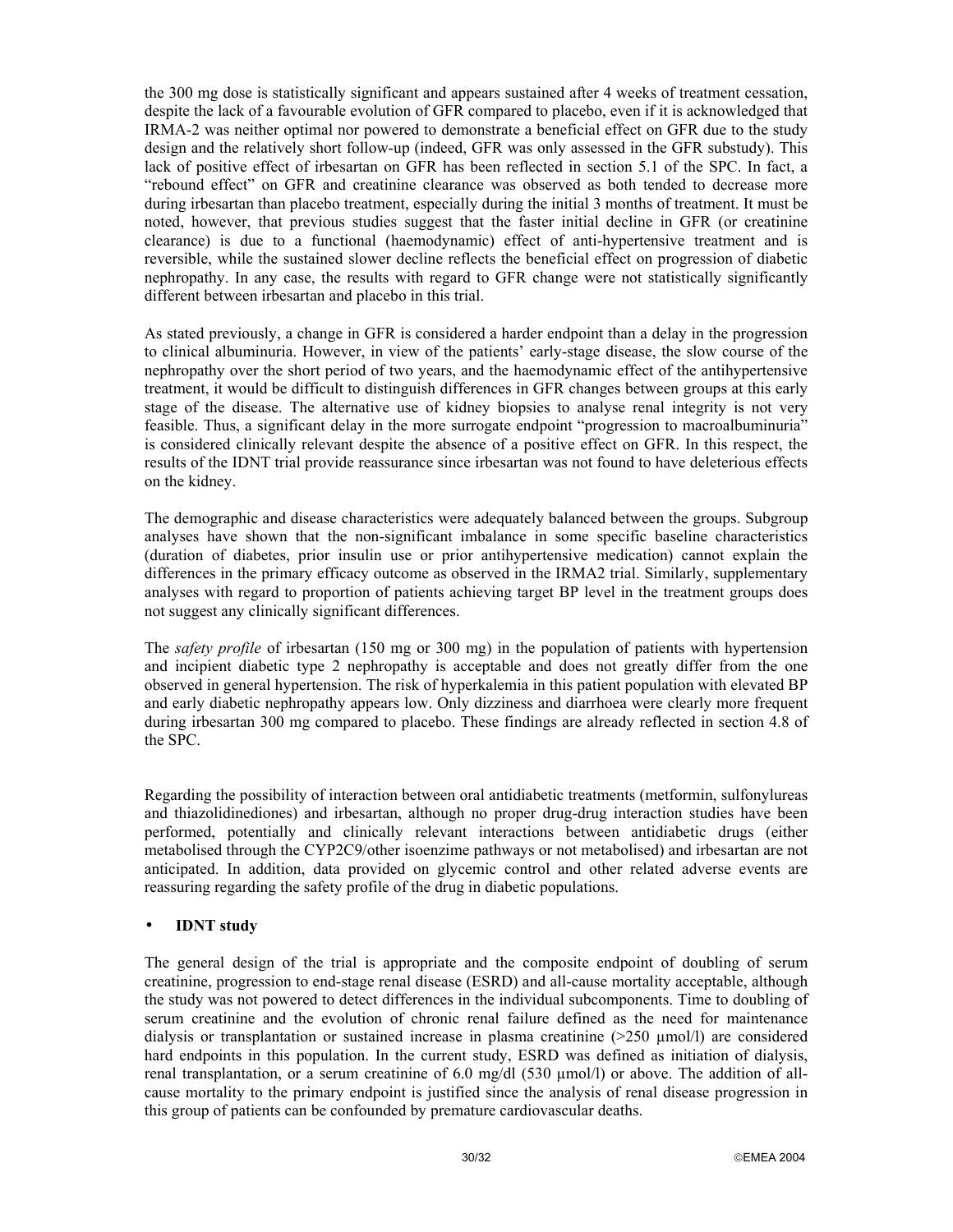The primary composite endpoint was statistically significantly in favour of irbesartan over placebo and amlodipine. The overall level of risk reduction in the composite endpoint can be considered clinically significant despite the fact that the result was driven mainly by the doubling of serum creatinine component. A drawback is that the difference vs. neither placebo nor amlodipine was statistically significant with regard to reaching the ESRD endpoint, but the trend in the right and expected direction is acknowledged. No trends were observed for all-cause mortality. The aim to achieve similar BP control in the 3 treatment groups failed since decreases from baseline in both SeSBP and SeDBP were statistically significantly higher in the irbesartan group compared to placebo, but not compared to amlodipine. Nonetheless, given the statistically significant risk reduction (primary efficacy composite endpoint) compared to both amlodipine and placebo, this is not considered to have an impact on validity of the results

Post-hoc subgroup analyses showing an apparent lack of efficacy in females, non-white subjects and in North American centres as well as weaker efficacy in elderly patients. Although the trial was not powered to observe treatment benefits in subgroup populations and subgroup analyses must be regarded with great caution, these findings are a cause for concern casting doubt on the robustness of the results. It is well known that blacks (or Afro-Americans) generally have low renin hypertension and consequently respond less well than whites to treatments that act through renin angiotensin system inhibition. The results in females, based on a substantial number of subjects, are of greater concern since no apparent explanation is available. As a result, appropriate warning statements have been included in section 4.4 of the SPC and a summary of the actual findings in these subgroups has been included in section 5.1.

The secondary and tertiary objectives of the study are overly ambitious considering the size of the study and the length of follow-up. No statistically significant differences were observed between the 3 treatment groups. A lack of difference in cardiovascular events with respect to "placebo" (which in fact consists of active antihypertensive treatment based on diuretics and alpha and beta blockers) is not surprising since both groups are presumably equally "protected" by adequate hypertension control. However, a trend in favour of amlodipine in the secondary cardiovascular endpoint (i.e. more CV events with irbesartan, especially in females) raises the question whether the renal benefit observed with irbesartan is not counterbalanced by a lower decrease in cardiovascular risk compared to other treatment alternatives, particularly ACEIs. With regard to this observation, the applicant has rightly indicated that subjects treated with irbesartan had a longer follow-up on study drug than subjects treated with amlodipine, since irbesartan significantly delayed the development of the primary outcome. This introduces observational bias in the cardiovascular endpoint comparison in favour of amlodipine. Nonetheless, this lack of benefit in terms of CV events has been mentioned in the SPC

To conclude, a global renal benefit has been shown in patients with advanced renal disease, even if no cardiovascular benefit has been demonstrated in the studied population. Thus, it would appear unreasonable not to allow the treatment with irbesartan due to theoretical considerations on CV risk.

Regarding the *safety* profile of irbesartan, there was no indication of an increased incidence of hypoglycaemic complications in the irbesartan group compared to placebo. The frequency of hypertensive crisis was also similar between groups. The frequency of anaemia marked abnormality of decreased Hb was slightly higher in the irbesartan group compared to placebo, but the review of cases of severe anaemia does not suggest a causal relationship. Dizziness, orthostatic dizziness and orthostatic hypotension in both IDNT and IRMA 2 studies were more frequently reported in the irbesartan group but were of little clinical significance, mild or moderate in intensity and did not require any action to be taken. Regarding dyspepsia and diarrhoea, both occurred more often in the irbesartan group. However there was only one discontinuation for that reason.

The very high frequency of hyperkalaemia was an obvious concern**.** The data on the safety profile of patients with hyperkalemia are reassuring. There is a high frequency of mild transient elevations of serum potassium above 5.5 mEq/l in these patients, and in IDNT a large relative risk reduction was observed in subjects who developed mild hyperkalemia although, these results should be regarded with caution since they arise further to subgroup analyses. Moreover, the data presented show a lack of clinical significance of these laboratory findings, given that few patients discontinued therapy or